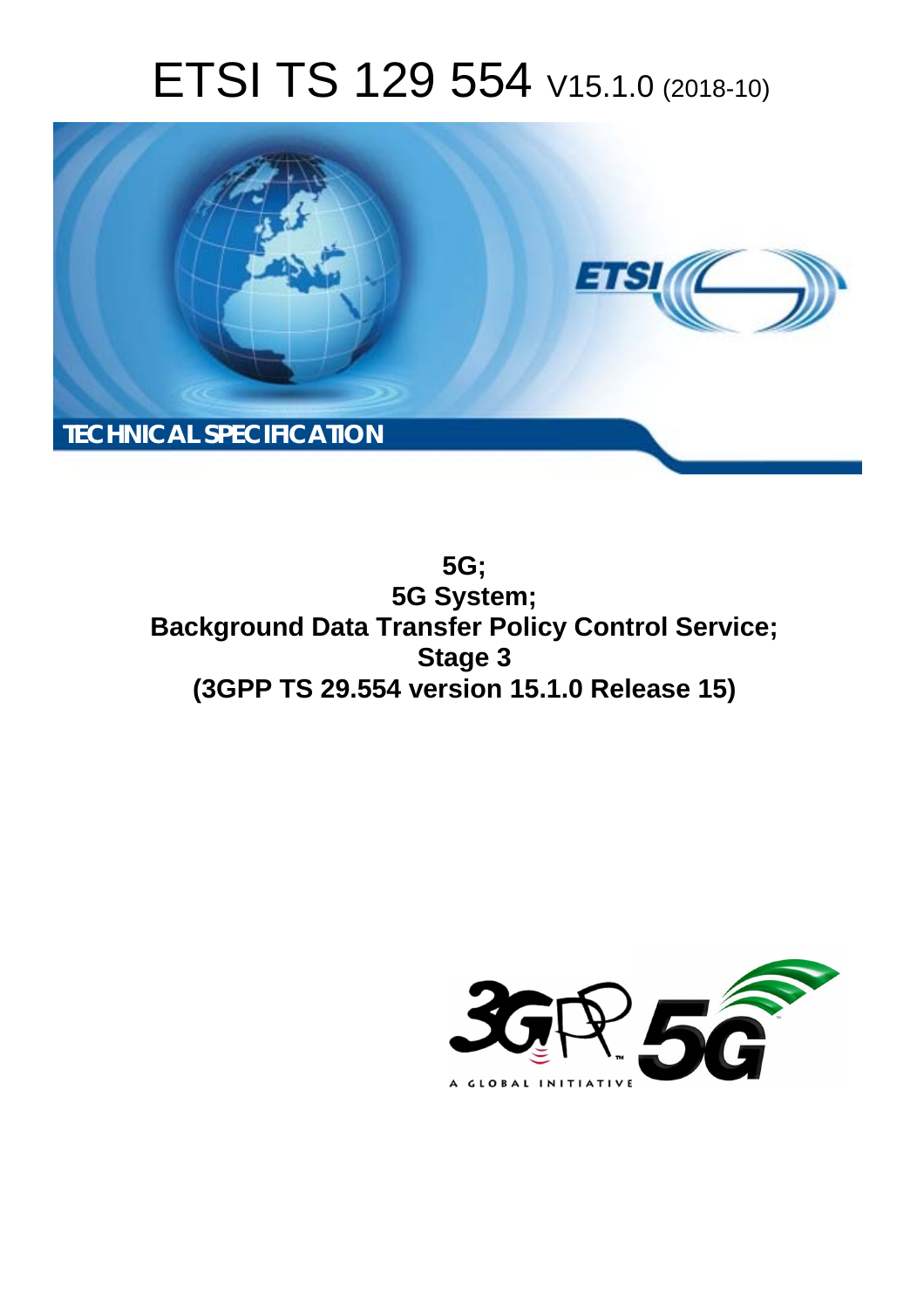Reference RTS/TSGC-0329554vf10

Keywords

 $5G$ 

### *ETSI*

#### 650 Route des Lucioles F-06921 Sophia Antipolis Cedex - FRANCE

Tel.: +33 4 92 94 42 00 Fax: +33 4 93 65 47 16

Siret N° 348 623 562 00017 - NAF 742 C Association à but non lucratif enregistrée à la Sous-Préfecture de Grasse (06) N° 7803/88

#### *Important notice*

The present document can be downloaded from: <http://www.etsi.org/standards-search>

The present document may be made available in electronic versions and/or in print. The content of any electronic and/or print versions of the present document shall not be modified without the prior written authorization of ETSI. In case of any existing or perceived difference in contents between such versions and/or in print, the only prevailing document is the print of the Portable Document Format (PDF) version kept on a specific network drive within ETSI Secretariat.

Users of the present document should be aware that the document may be subject to revision or change of status. Information on the current status of this and other ETSI documents is available at <https://portal.etsi.org/TB/ETSIDeliverableStatus.aspx>

If you find errors in the present document, please send your comment to one of the following services: <https://portal.etsi.org/People/CommiteeSupportStaff.aspx>

#### *Copyright Notification*

No part may be reproduced or utilized in any form or by any means, electronic or mechanical, including photocopying and microfilm except as authorized by written permission of ETSI. The content of the PDF version shall not be modified without the written authorization of ETSI. The copyright and the foregoing restriction extend to reproduction in all media.

> © ETSI 2018. All rights reserved.

**DECT**TM, **PLUGTESTS**TM, **UMTS**TM and the ETSI logo are trademarks of ETSI registered for the benefit of its Members. **3GPP**TM and **LTE**TM are trademarks of ETSI registered for the benefit of its Members and of the 3GPP Organizational Partners. **oneM2M** logo is protected for the benefit of its Members.

**GSM**® and the GSM logo are trademarks registered and owned by the GSM Association.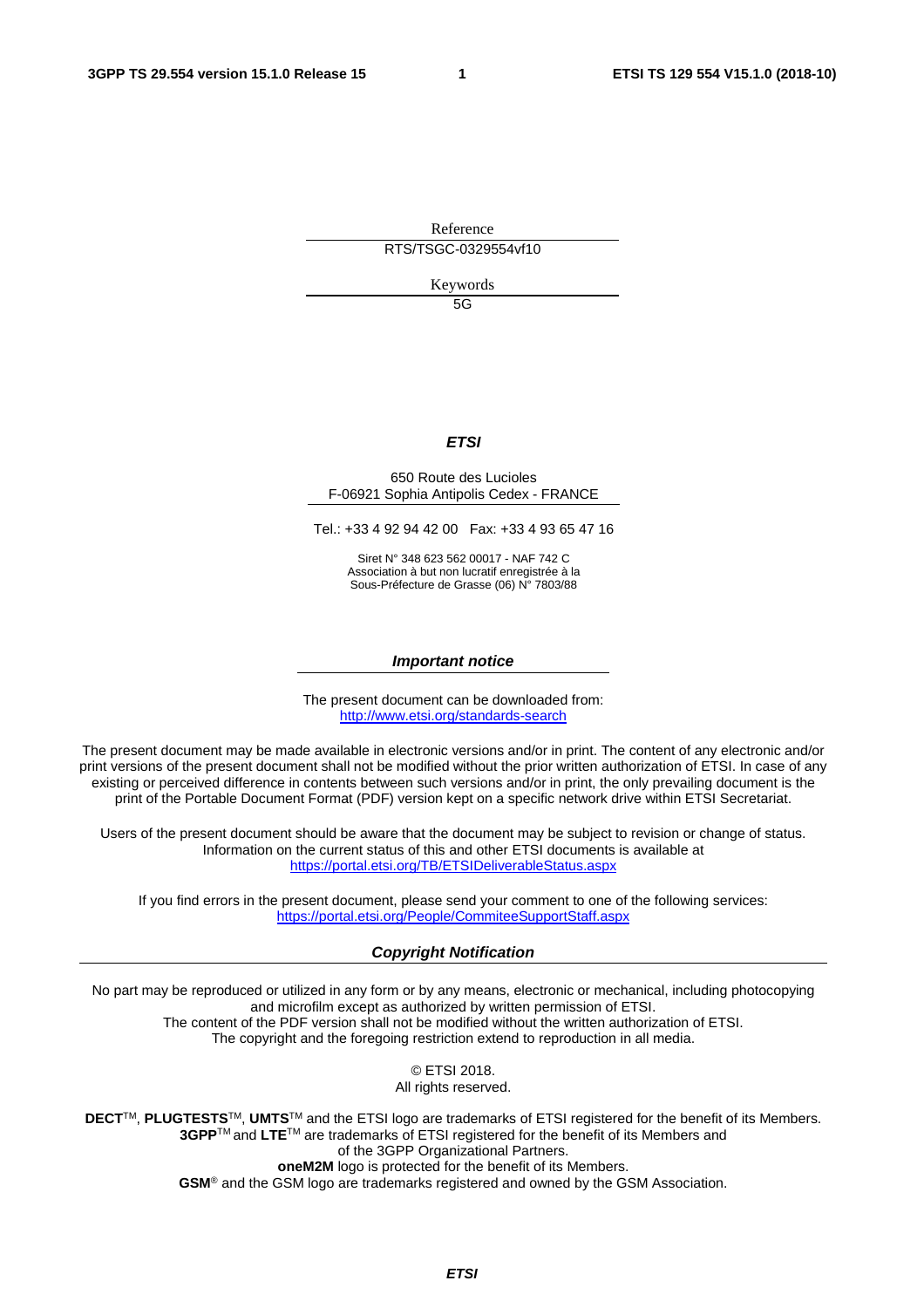## Intellectual Property Rights

#### Essential patents

IPRs essential or potentially essential to normative deliverables may have been declared to ETSI. The information pertaining to these essential IPRs, if any, is publicly available for **ETSI members and non-members**, and can be found in ETSI SR 000 314: *"Intellectual Property Rights (IPRs); Essential, or potentially Essential, IPRs notified to ETSI in respect of ETSI standards"*, which is available from the ETSI Secretariat. Latest updates are available on the ETSI Web server ([https://ipr.etsi.org/\)](https://ipr.etsi.org/).

Pursuant to the ETSI IPR Policy, no investigation, including IPR searches, has been carried out by ETSI. No guarantee can be given as to the existence of other IPRs not referenced in ETSI SR 000 314 (or the updates on the ETSI Web server) which are, or may be, or may become, essential to the present document.

#### **Trademarks**

The present document may include trademarks and/or tradenames which are asserted and/or registered by their owners. ETSI claims no ownership of these except for any which are indicated as being the property of ETSI, and conveys no right to use or reproduce any trademark and/or tradename. Mention of those trademarks in the present document does not constitute an endorsement by ETSI of products, services or organizations associated with those trademarks.

## Foreword

This Technical Specification (TS) has been produced by ETSI 3rd Generation Partnership Project (3GPP).

The present document may refer to technical specifications or reports using their 3GPP identities, UMTS identities or GSM identities. These should be interpreted as being references to the corresponding ETSI deliverables.

The cross reference between GSM, UMTS, 3GPP and ETSI identities can be found under [http://webapp.etsi.org/key/queryform.asp.](http://webapp.etsi.org/key/queryform.asp)

## Modal verbs terminology

In the present document "**shall**", "**shall not**", "**should**", "**should not**", "**may**", "**need not**", "**will**", "**will not**", "**can**" and "**cannot**" are to be interpreted as described in clause 3.2 of the [ETSI Drafting Rules](https://portal.etsi.org/Services/editHelp!/Howtostart/ETSIDraftingRules.aspx) (Verbal forms for the expression of provisions).

"**must**" and "**must not**" are **NOT** allowed in ETSI deliverables except when used in direct citation.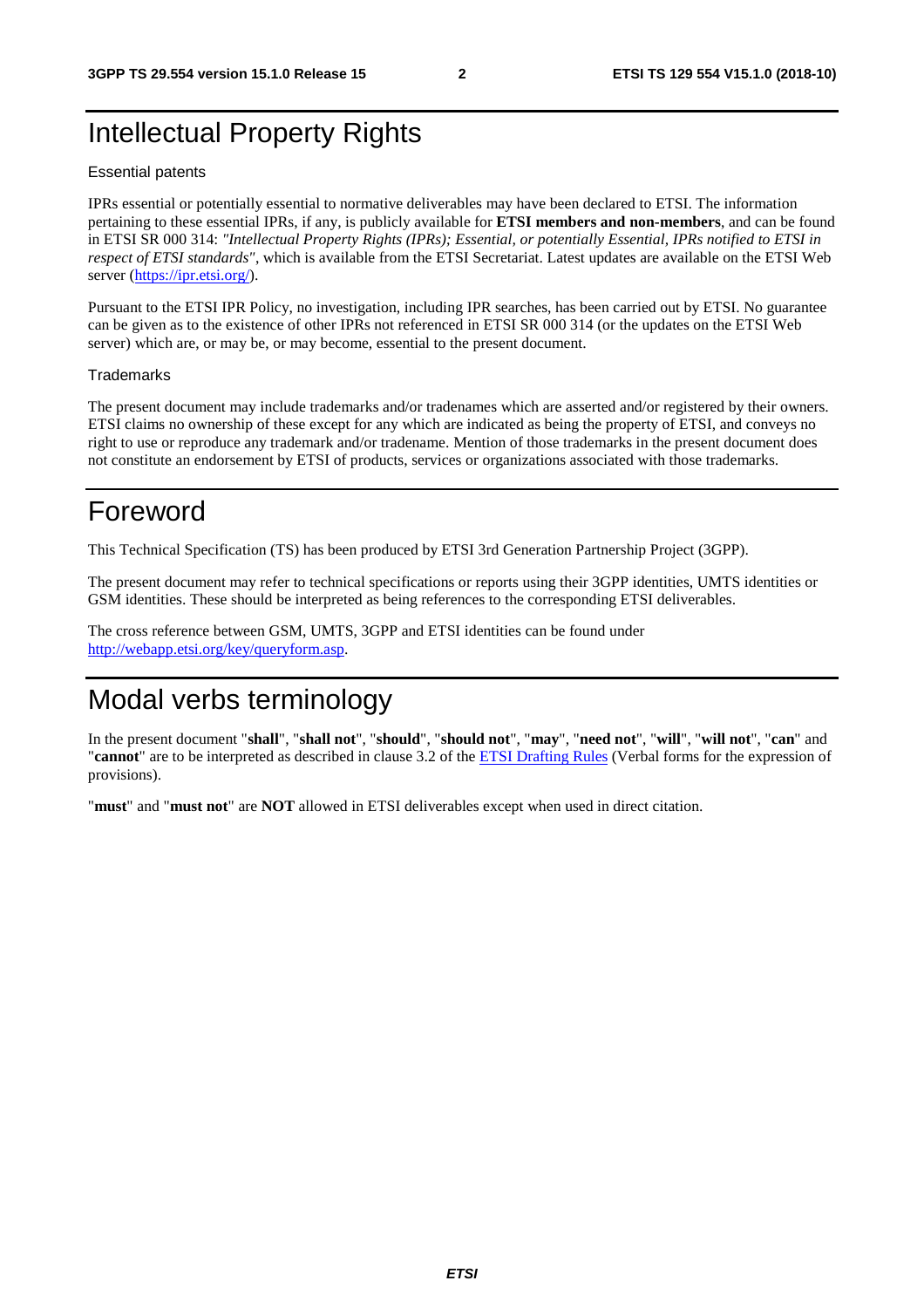## Contents

| 1         |  |
|-----------|--|
| 2         |  |
| 3         |  |
| 3.1       |  |
| 3.2       |  |
| 4         |  |
| 4.1       |  |
| 4.1.1     |  |
| 4.1.2     |  |
| 4.1.3     |  |
| 4.1.3.1   |  |
| 4.1.3.2   |  |
| 4.2       |  |
| 4.2.1     |  |
| 4.2.2     |  |
| 4.2.2.1   |  |
| 4.2.2.2   |  |
| 4.2.3     |  |
| 4.2.3.1   |  |
| 4.2.3.2   |  |
| 5         |  |
| 5.1       |  |
| 5.2       |  |
| 5.2.1     |  |
| 5.2.2     |  |
| 5.2.2.1   |  |
| 5.2.2.2   |  |
| 5.2.3     |  |
| 5.3       |  |
| 5.3.1     |  |
| 5.3.2     |  |
| 5.3.2.1   |  |
| 5.3.2.2   |  |
| 5.3.2.3   |  |
| 5.3.2.3.1 |  |
| 5.3.2.4   |  |
| 5.3.3     |  |
| 5.3.3.1   |  |
| 5.3.3.2   |  |
| 5.3.3.3   |  |
| 5.3.3.3.1 |  |
| 5.3.3.3.2 |  |
| 5.4       |  |
| 5.5       |  |
| 5.6       |  |
| 5.6.1     |  |
| 5.6.2     |  |
| 5.6.2.1   |  |
| 5.6.2.2   |  |
| 5.6.2.3   |  |
|           |  |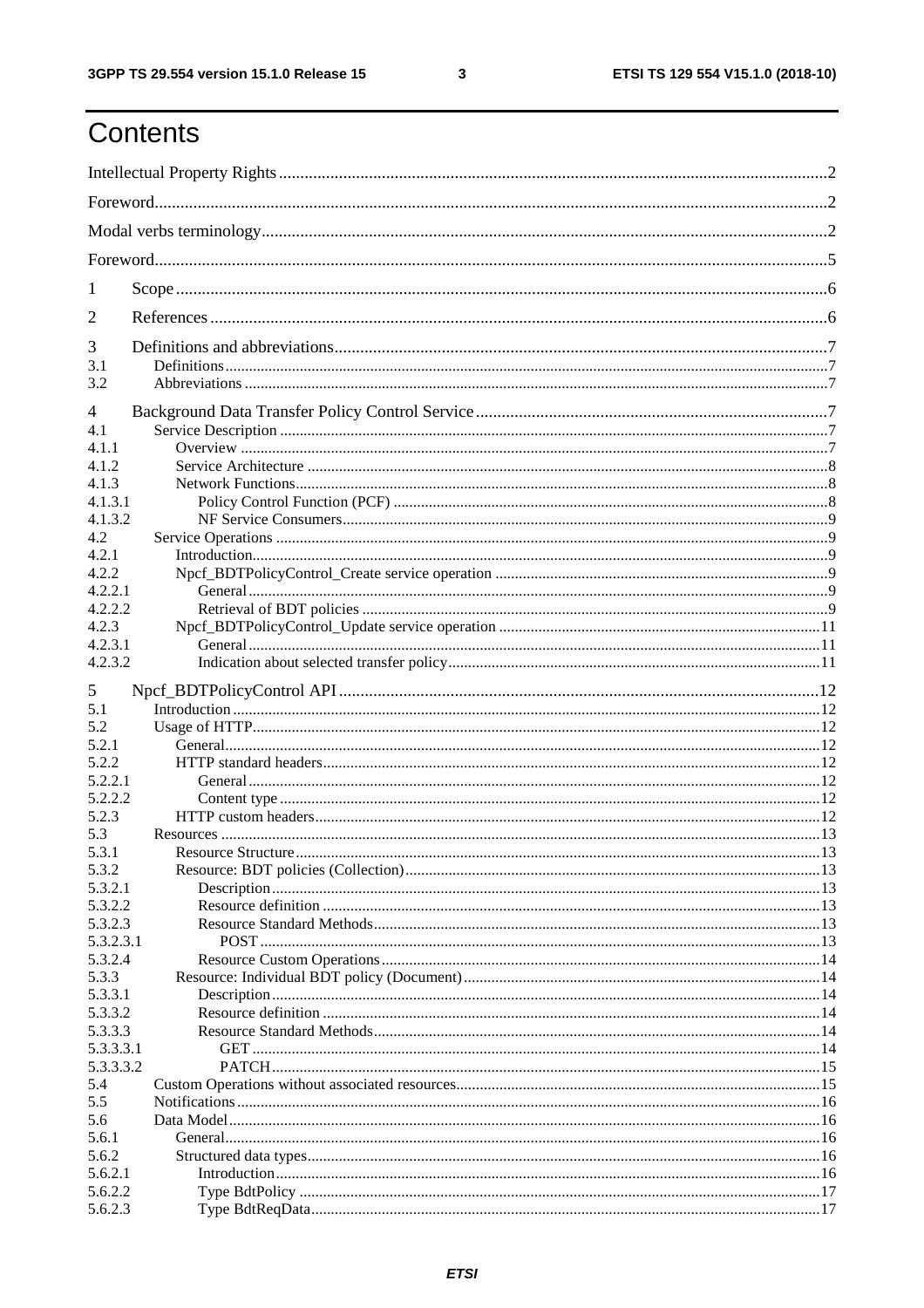$\overline{\mathbf{4}}$ 

| 5.6.2.4 |                               |  |
|---------|-------------------------------|--|
| 5.6.2.5 |                               |  |
| 5.6.2.6 |                               |  |
| 5.6.2.7 |                               |  |
| 5.6.2.8 |                               |  |
| 5.6.2.9 |                               |  |
| 5.6.3   |                               |  |
| 5.6.3.1 |                               |  |
| 5.6.3.2 |                               |  |
| 5.7     |                               |  |
| 5.7.1   |                               |  |
| 5.7.2   |                               |  |
| 5.7.3   |                               |  |
| 5.8     |                               |  |
|         | <b>Annex A (normative):</b>   |  |
| A.1     |                               |  |
| A.2     |                               |  |
|         | <b>Annex B</b> (informative): |  |
|         |                               |  |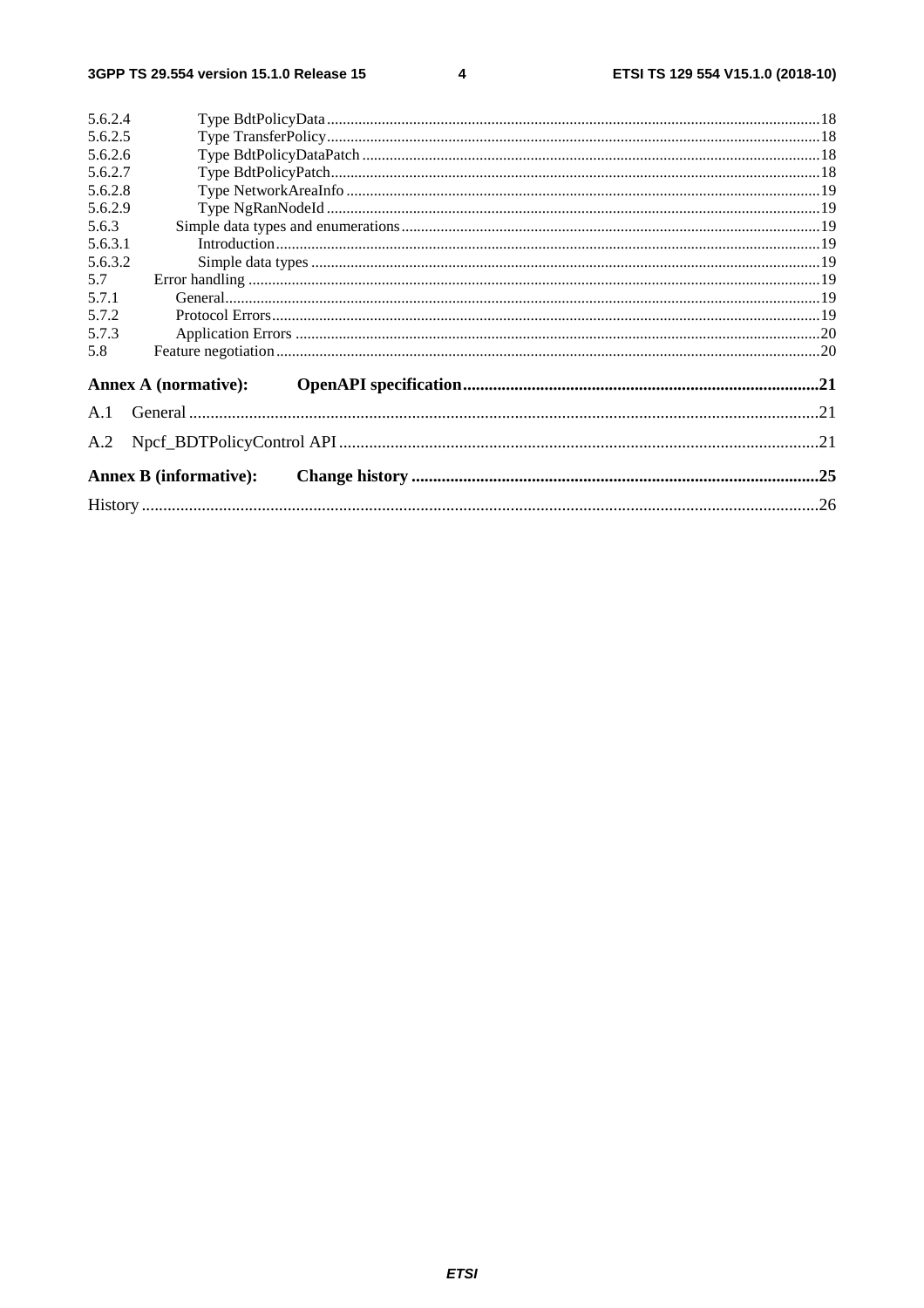## Foreword

This Technical Specification has been produced by the 3rd Generation Partnership Project (3GPP).

The contents of the present document are subject to continuing work within the TSG and may change following formal TSG approval. Should the TSG modify the contents of the present document, it will be re-released by the TSG with an identifying change of release date and an increase in version number as follows:

Version x.y.z

where:

- x the first digit:
	- 1 presented to TSG for information;
	- 2 presented to TSG for approval;
	- 3 or greater indicates TSG approved document under change control.
- y the second digit is incremented for all changes of substance, i.e. technical enhancements, corrections, updates, etc.
- z the third digit is incremented when editorial only changes have been incorporated in the document.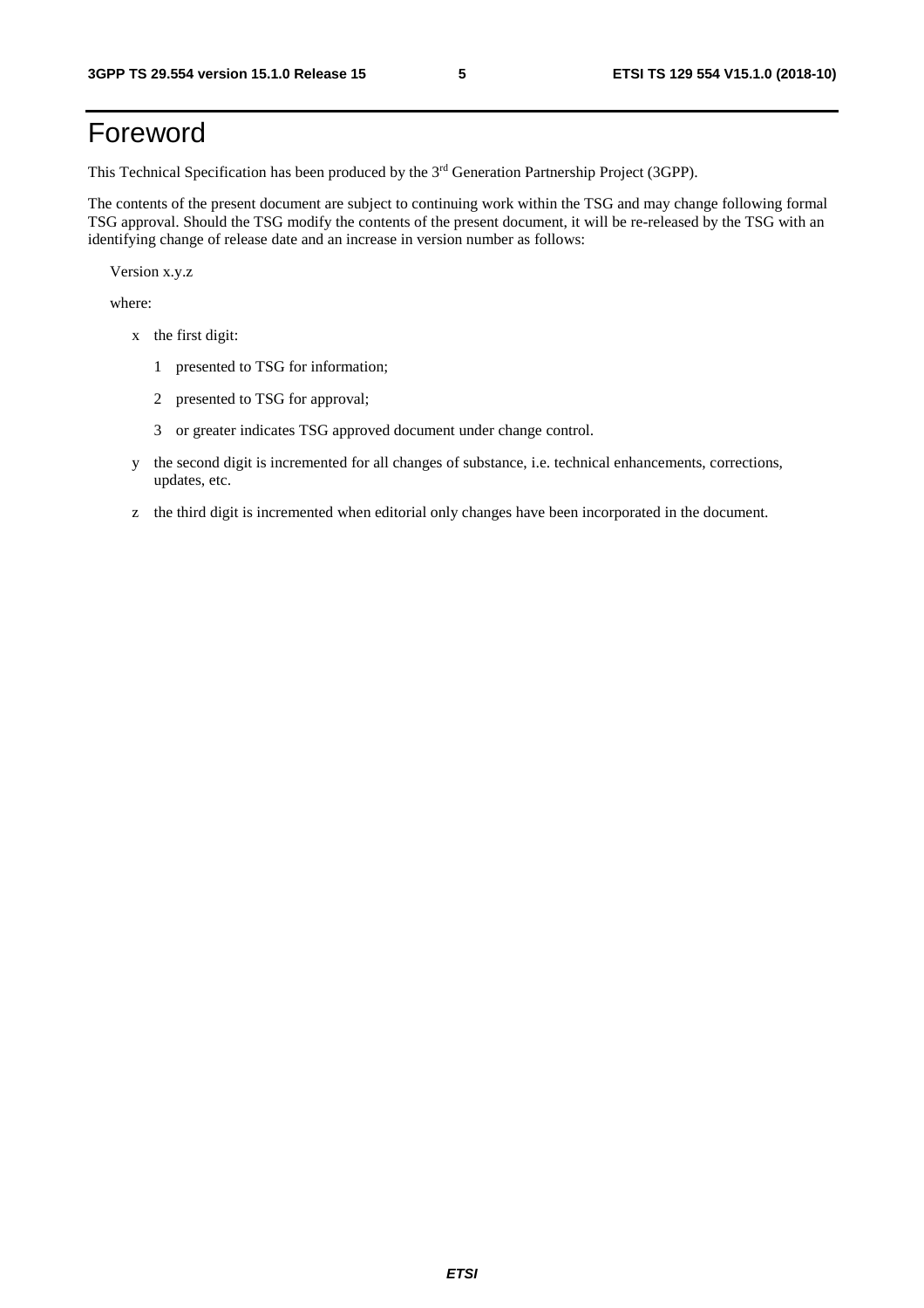### 1 Scope

The present specification provides the stage 3 definition of the Background Data Transfer (BDT) Policy Control Service (Npcf\_BDTPolicyControl) of the 5G System.

The 5G System Architecture is defined in 3GPP TS 23.501 [2]. The stage 2 definition and related procedures for BDT Policy Control Service are specified in 3GPP TS 23.502 [3] and 3GPP TS 23.503 [4].

The 5G System stage 3 call flows are provided in 3GPP TS 29.513 [5].

The Technical Realization of the Service Based Architecture and the Principles and Guidelines for Services Definition are specified in 3GPP TS 29.500 [6] and 3GPP TS 29.501 [7].

The Policy Control Function (PCF) provides the BDT Policy Control Service. This service provides background data transfer policy negotiation function.

## 2 References

The following documents contain provisions which, through reference in this text, constitute provisions of the present document.

- References are either specific (identified by date of publication, edition number, version number, etc.) or non-specific.
- For a specific reference, subsequent revisions do not apply.
- For a non-specific reference, the latest version applies. In the case of a reference to a 3GPP document (including a GSM document), a non-specific reference implicitly refers to the latest version of that document *in the same Release as the present document*.
- [1] 3GPP TR 21.905: "Vocabulary for 3GPP Specifications".
- [2] 3GPP TS 23.501: "System Architecture for the 5G System; Stage 2".
- [3] 3GPP TS 23.502: "Procedures for the 5G System; Stage 2".
- [4] 3GPP TS 23.503: "Policy and Charging Control Framework for the 5G System; Stage 2".
- [5] 3GPP TS 29.513: "5G System; Policy and Charging Control signalling flows and QoS parameter mapping; Stage 3".
- [6] 3GPP TS 29.500: "5G System; Technical Realization of Service Based Architecture; Stage 3".
- [7] 3GPP TS 29.501: "5G System; Principles and Guidelines for Services Definition; Stage 3".
- [8] IETF RFC 7540: "Hypertext Transfer Protocol Version 2 (HTTP/2)".
- [9] IETF RFC 8259: "The JavaScript Object Notation (JSON) Data Interchange Format".
- [10] OpenAPI: "OpenAPI 3.0.0 Specification", [https://github.com/OAI/OpenAPI](https://github.com/OAI/OpenAPI-Specification/blob/master/versions/3.0.0.md)-[Specification/blob/master/versions/3.0.0.md](https://github.com/OAI/OpenAPI-Specification/blob/master/versions/3.0.0.md).
- [11] 3GPP TS 29.504: "5G System; Unified Data Repository Services; Stage 3".
- [12] 3GPP TS 29.519: "5G System; Usage of the Unified Data Repository service for Policy Data, Application Data and Structured Data for exposure; Stage 3".
- [13] 3GPP TS 29.571: "5G System; Common Data Types for Service Based Interfaces; Stage 3".
- [14] 3GPP TS 29.122: "T8 reference point for Northbound APIs".
- [15] IETF RFC 7396: "JSON Merge Patch".
- [16] IETF RFC 3986: "Uniform Resource Identifier (URI): Generic Syntax".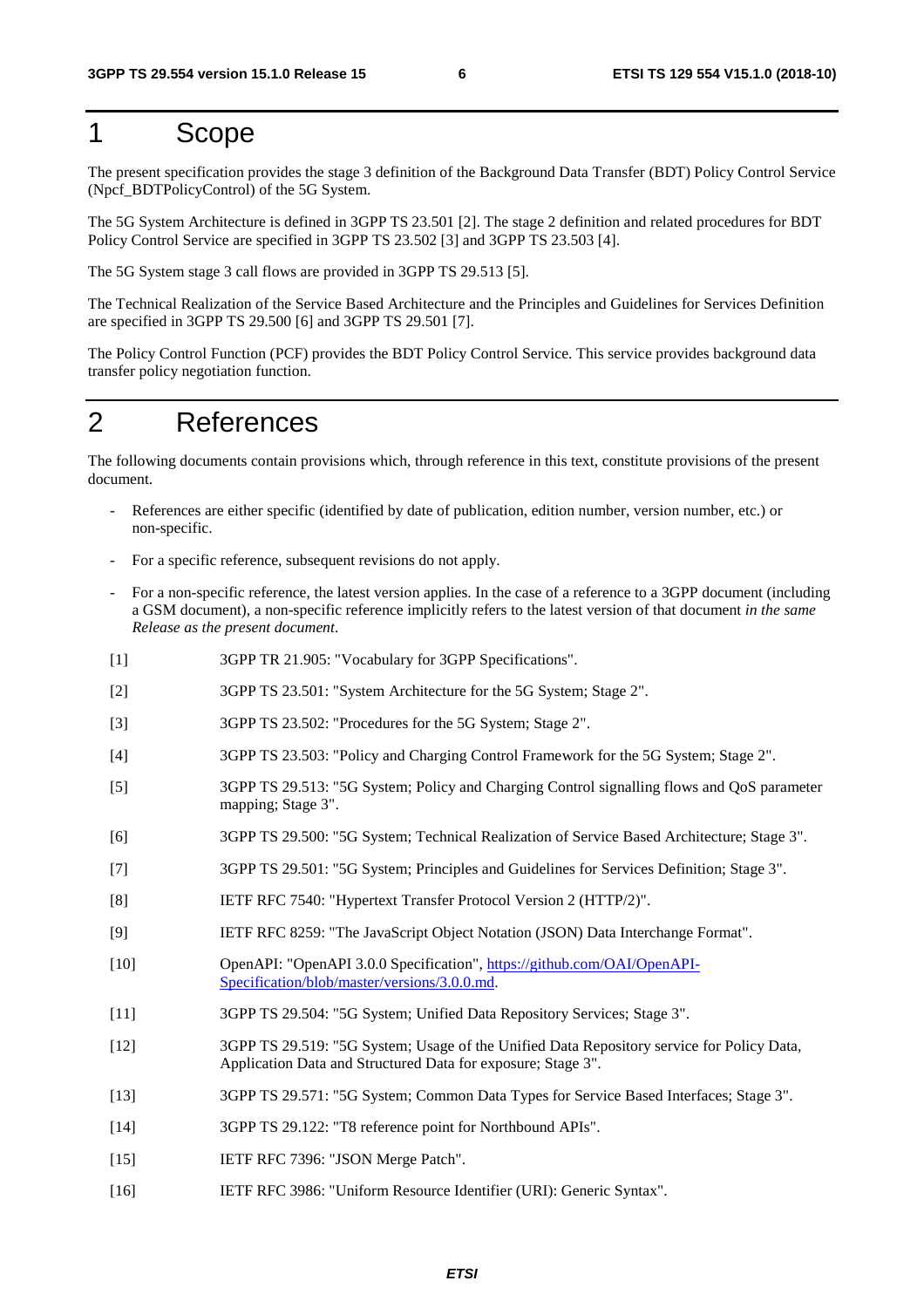## 3 Definitions and abbreviations

### 3.1 Definitions

For the purposes of the present document, the terms and definitions given in 3GPP TR 21.905 [1] and the following apply. A term defined in the present document takes precedence over the definition of the same term, if any, in 3GPP TR 21.905 [1].

**Background data transfer:** feature that enables a 3rd party service provider to keep their costs lower by favouring time windows for data transfer to specific UEs in a geographical area during non-busy hours that are less costly and able to handle larger bitrates.

For the purposes of the present document, the following terms and definitions given in 3GPP TS 23.501 [2], subclause 3.1 apply:

**5G System** 

**Network Function** 

**NF service** 

**NF service operation** 

**Service based interface** 

### 3.2 Abbreviations

For the purposes of the present document, the abbreviations given in 3GPP TR 21.905 [1] and the following apply. An abbreviation defined in the present document takes precedence over the definition of the same abbreviation, if any, in 3GPP TR 21.905 [1].

| AF          | <b>Application Function</b>              |
|-------------|------------------------------------------|
| API         | <b>Application Programming Interface</b> |
| ASP         | <b>Application Service Provider</b>      |
| <b>BDT</b>  | Background Data Transfer                 |
| <b>HTTP</b> | <b>Hypertext Transfer Protocol</b>       |
| <b>JSON</b> | JavaScript Object Notation               |
| <b>NEF</b>  | <b>Network Exposure Function</b>         |
| NF          | <b>Network Function</b>                  |
| PCF         | <b>Policy Control Function</b>           |
| <b>RAI</b>  | Routing Area Identification              |
| <b>SBI</b>  | Service Based Interface                  |
| <b>TAI</b>  | Tracking Area Identity                   |
| <b>UDR</b>  | Unified Data Repository                  |
| URI         | Uniform Resource Identifier              |
|             |                                          |

## 4 Background Data Transfer Policy Control Service

### 4.1 Service Description

### 4.1.1 Overview

The BDT Policy Control Service, as defined in 3GPP TS 23.502 [3] and 3GPP TS 23.503 [4], is provided by the Policy Control Function (PCF).

This service enables the NF service consumer to negotiate policy for a future background data transfer and offers the following functionalities:

- get background data transfer policies based on the request from the NEF; and
- update background data transfer policies based on the selection provided by the NEF.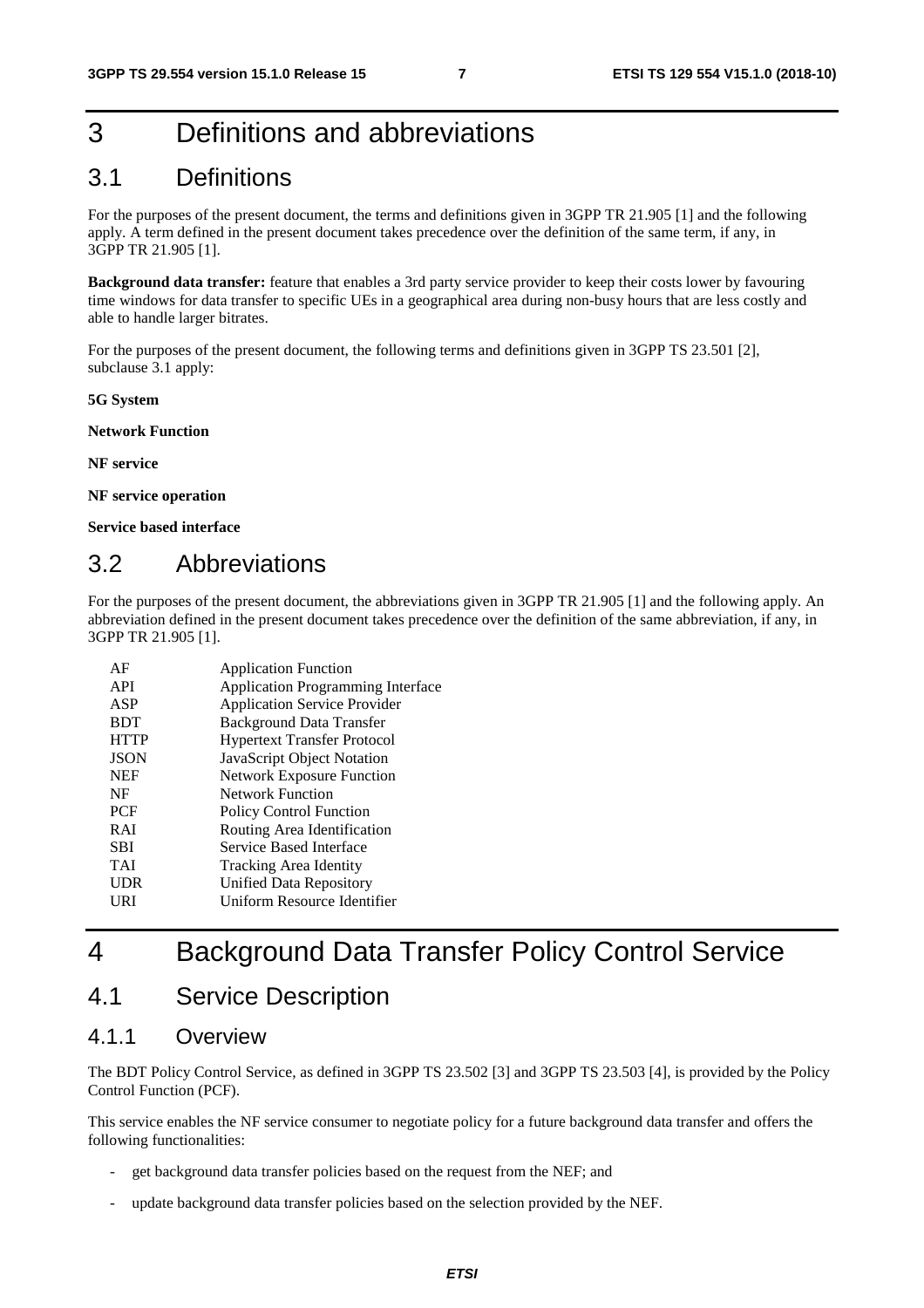### 4.1.2 Service Architecture

The 5G System Architecture is defined in 3GPP TS 23.501 [2]. The Policy and Charging related 5G architecture is also described in 3GPP TS 29.513 [5].

The BDT Policy Control Service (Npcf\_BDTPolicyControl) is part of the Npcf service-based interface exhibited by the Policy Control Function (PCF).

The only known NF service consumer of the Npcf\_BDTPolicyControl service is the Network Exposure Function (NEF).

The NEF accesses the BDT Policy Control Service at the PCF via the N30 Reference point. In the roaming scenario, the N30 reference point is located between the PCF and the NEF in the home network only.



#### **Figure 4.1.2-1: Reference Architecture for the Npcf\_BDTPolicyControl Service; SBI representation**



#### **Figure 4.1.2-2: Reference Architecture for the Npcf\_BDTPolicyControl Service; reference point representation**

### 4.1.3 Network Functions

### 4.1.3.1 Policy Control Function (PCF)

The Policy Control Function (PCF):

- Provides background data transfer policies based on the request from the NEF. The PCF determines, based on information provided by the NEF and other available information (e.g. network policy, load status estimation for the requested time window, network area, etc.) one or more transfer policies.
- Updates background data transfer policy based on the selection provided by the NEF.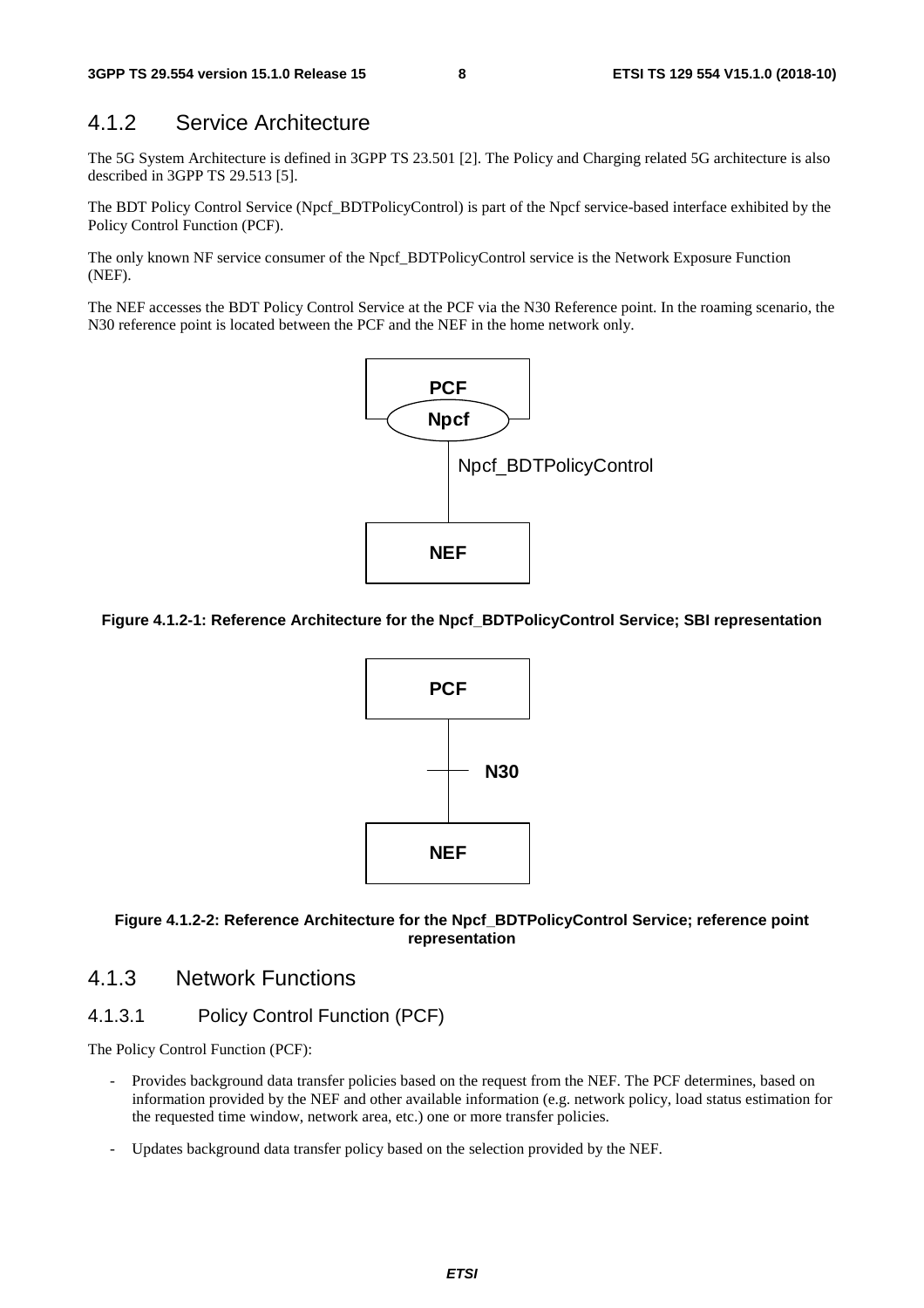### 4.1.3.2 NF Service Consumers

The Network Exposure Function (NEF):

- requests the PCF to provide background data transfer policies; and
- provides the selected background data transfer policy to the PCF.

### 4.2 Service Operations

### 4.2.1 Introduction

#### **Table 4.2.1-1: Operations of the Npcf\_BDTPolicyControl Service**

| Service operation name       | <b>Description</b>                                | Initiated by        |
|------------------------------|---------------------------------------------------|---------------------|
| Npcf_BDTPolicyControl_Create | Provides the requested background data transfer   | NF service consumer |
|                              | policies to the NF service consumer.              | (NEF)               |
| Npcf_BDTPolicyControl_Update | Updates the PCF with the background data transfer | NF service consumer |
|                              | policy selected by the NF service consumer.       | (NEF)               |

### 4.2.2 Npcf BDTPolicyControl Create service operation

### 4.2.2.1 General

The Npcf\_BDTPolicyControl\_Create service operation is used by an NF service consumer to retrieve BDT policies from the PCF.

The following procedure using the Npcf\_BDTPolicyControl\_Create service operation is supported:

- retrieval of BDT policies.

### 4.2.2.2 Retrieval of BDT policies

This procedure is used by the NEF to request BDT policies from the PCF, as defined in 3GPP TS 23.501 [2], 3GPP TS 23.502 [3] and 3GPP TS 23.503 [4].

Figure 4.2.2.2-1 illustrates a retrieval of BDT policies.



#### **Figure 4.2.2.2-1: Retrieval of BDT policies**

Upon reception of a Background Data Transfer request from the AF indicating a transfer policy request, the NEF shall invoke the Npcf\_BDTPolicyControl\_Create service operation by sending an HTTP POST request to the URI representing a "BDT policies" collection resource of the PCF (as shown in figure 4.2.2.2-1, step 1). The NEF shall include a "BdtReqData" data type in a payload body of the HTTP POST request. The "BdtReqData" data type shall contain:

- an ASP identifier in the "aspId" attribute;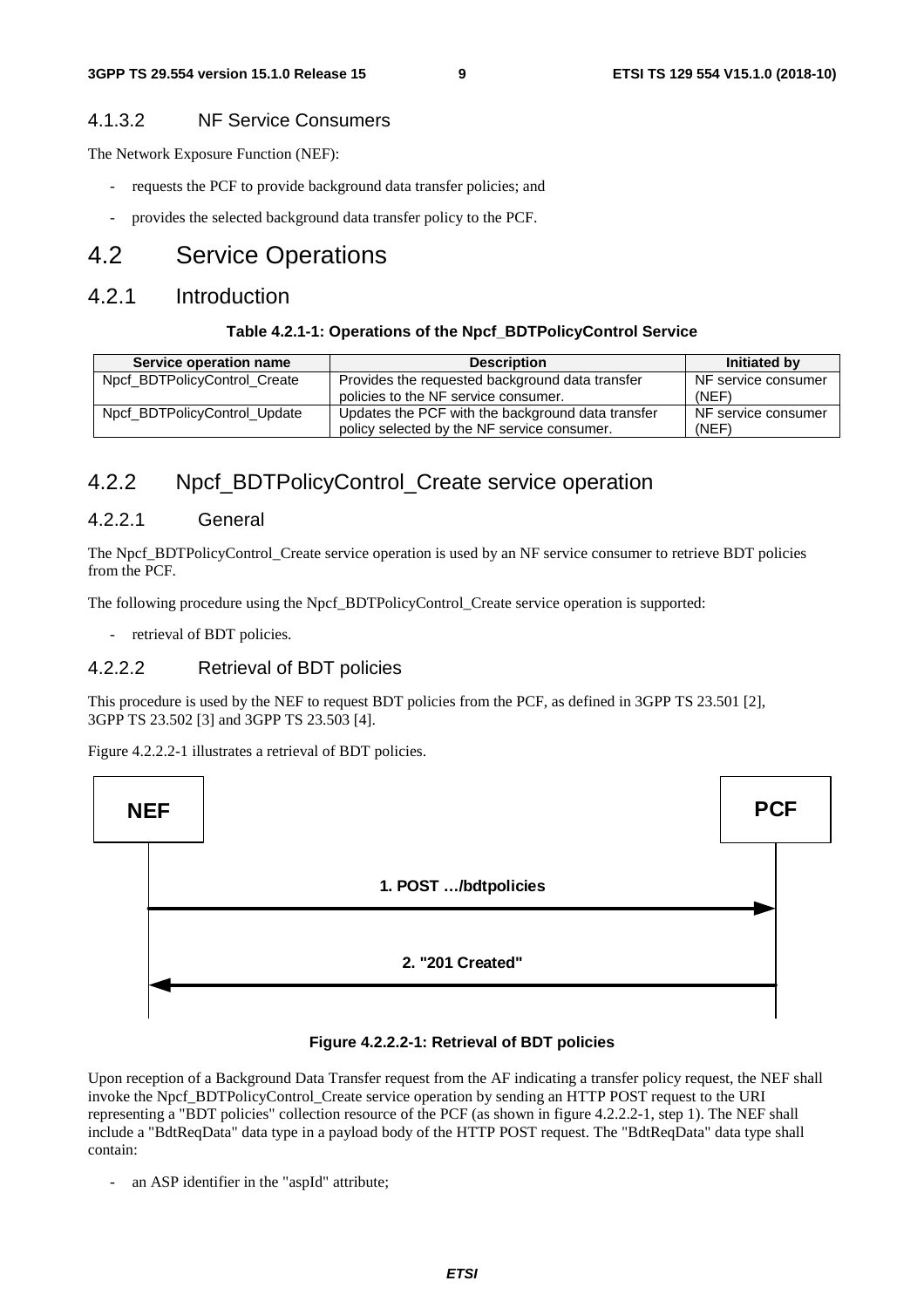- a volume of data per UE in the "volPerUe" attribute:
- an expected number of UEs in the "numOfUes" attribute; and
- a desired time window in the "desTimeInt" attribute,

and may include network area information (e.g. list of TAIs/RAIs) in the "nwAreaInfo" attribute.

If the PCF cannot successfully fulfil the received HTTP POST request due to the internal PCF error or due to the error in the HTTP POST request, the PCF shall send the HTTP error response as specified in subclause 5.7.

Otherwise, upon the reception of the HTTP POST request from the NEF indicating a BDT policies request, the PCF:

- may invoke the Nudr\_DataRepository\_Query service operation, as described in 3GPP TS 29.504 [11] and 3GPP TS 29.519 [12], to request from the UDR all stored transfer policies;
- NOTE 1: In case only one PCF is deployed in the network, transfer policies can be locally stored in the PCF and the interaction with the UDR is not required.
- shall determine one or more acceptable transfer policies based on:
	- a) information provided by the NEF; and
	- b) other available information (e.g. the existing transfer policies, network policy, load status estimation for the desired time window); and
- shall create a BDT Reference ID.

The PCF shall send to the NEF a "201 Created" response to the HTTP POST request, as shown in figure 4.2.2.2-1, step 2. The PCF shall include in the "201 Created" response:

- a Location header field; and
- a "BdtPolicy" data type in the payload body containing the BDT Reference ID in the "bdtRefId" attribute and acceptable transfer policy/ies in the "transfPolicies" attribute.

The Location header field shall contain the URI of the created individual BDT policy resource i.e. "{apiRoot}/npcfbdtpolicycontrol/v1/bdtpolicies/{bdtPolicyId}".

For each included transfer policy, the PCF shall provide:

- a transfer policy ID in the "transPolicyId" attribute;
- a recommended time window in the "recTimeInt" attribute; and
- a reference to charging rate for the recommended time window in the "ratingGroup" attribute,

and may provide a maximum aggregated bitrate for the uplink direction in the "maxBitRateUl" attribute and/or a maximum aggregated bitrate for the downlink direction in the "maxBitRateDl" attribute.

If the PCF included in the "BdtPolicy" data type:

- more than one transfer policy, the PCF shall wait for the transfer policy selected by the NEF as described in subclause 4.2.3; or
- only one transfer policy, the PCF may invoke the Nudr\_DataRepository\_Update service operation, as described in 3GPP TS 29.504 [11] and 3GPP TS 29.519 [12], to update the UDR with the selected transfer policy and the corresponding BDT Reference ID for the provided ASP identifier.
- NOTE 2: In case only one PCF is deployed in the network, transfer policies can be locally stored in the PCF and the interaction with the UDR is not required.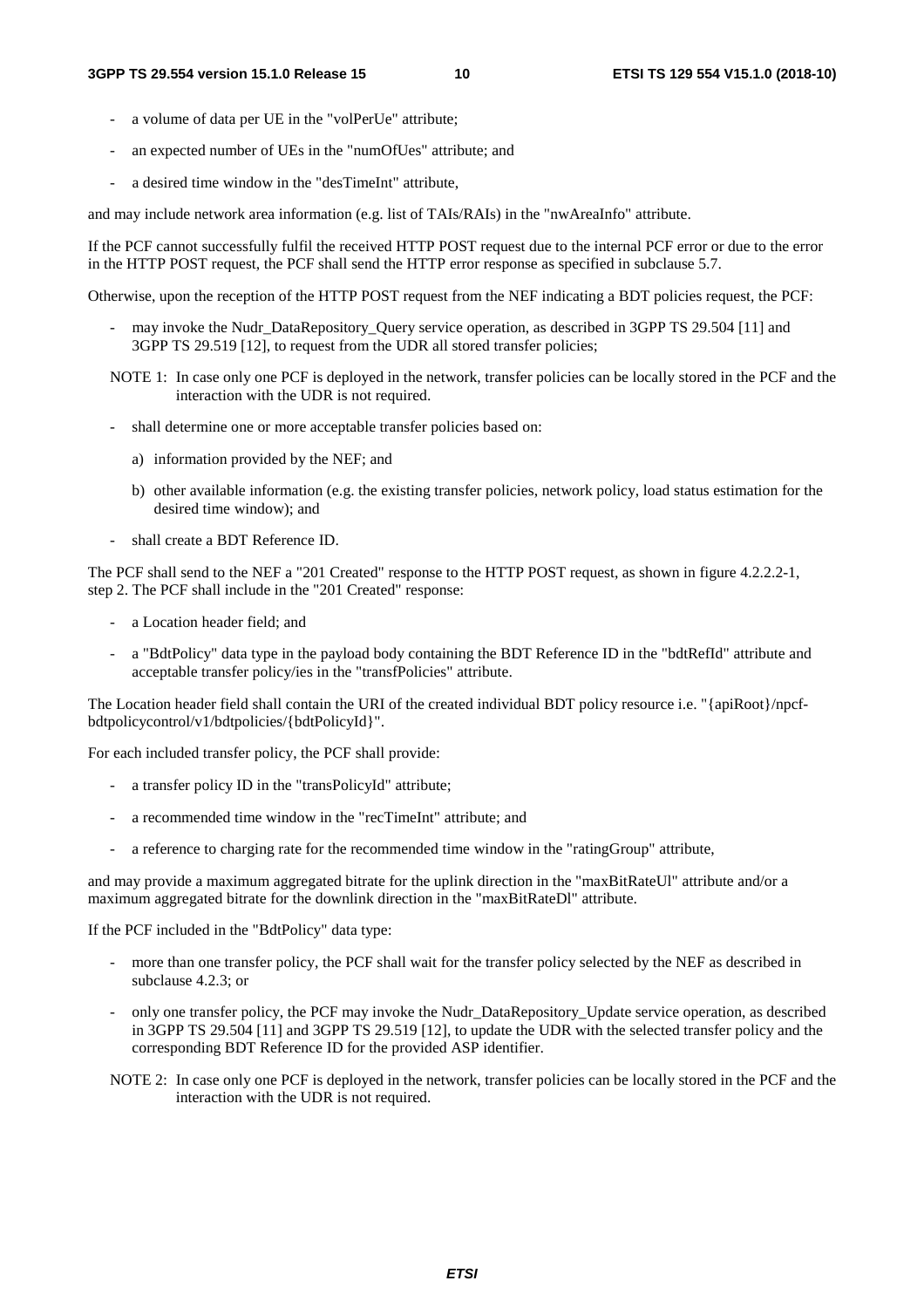### 4.2.3 Npcf\_BDTPolicyControl\_Update service operation

### 4.2.3.1 General

The Npcf\_BDTPolicyControl\_Update service operation is used by an NF service consumer to update a BDT policy to the PCF.

The following procedure using the Npcf\_BDTPolicyControl\_Update service operation is supported:

indication about selected transfer policy.

### 4.2.3.2 Indication about selected transfer policy

This procedure is used by the NEF to inform the PCF about selected transfer policy, as defined in 3GPP TS 23.501 [2], 3GPP TS 23.502 [3] and 3GPP TS 23.503 [4].

Figure 4.2.3.2-1 illustrates an indication about selected transfer policy.





Upon reception of a Background Data Transfer request from the AF indicating transfer policy selection, the NEF shall invoke the Npcf\_BDTPolicyControl\_Update service operation by sending an HTTP PATCH request to the PCF, as shown in figure 4.2.3.2-1, step 1. The NEF shall set the request URI to "{apiRoot}/npcfbdtpolicycontrol/v1/bdtpolicies/{bdtPolicyId}".

The NEF shall include a "BdtPolicyDataPatch" data type in a payload body of the HTTP PATCH request. The "BdtPolicyDataPatch" data type shall contain a transfer policy ID of the selected transfer policy in the "selTransPolicyId" attribute.

If the PCF cannot successfully fulfil the received HTTP PATCH request due to the internal PCF error or due to the error in the HTTP PATCH request, the PCF shall send the HTTP error response as specified in subclause 5.7.

Otherwise, upon the reception of the HTTP PATCH request from the NEF indicating a selected transfer policy, the PCF:

- may invoke the Nudr DataRepository Update service operation, as described in 3GPP TS 29.504 [11] and 3GPP TS 29.519 [12], to update the UDR with the modified information from the NEF;
- NOTE: In case only one PCF is deployed in the network, transfer policies can be locally stored in the PCF and the interaction with the UDR is not required.
- shall send:
	- a) a "204 No Content" response; or
	- b) a "200 OK" response with a "BdtPolicy" data type in the payload body,

to the HTTP PATCH request to the NEF.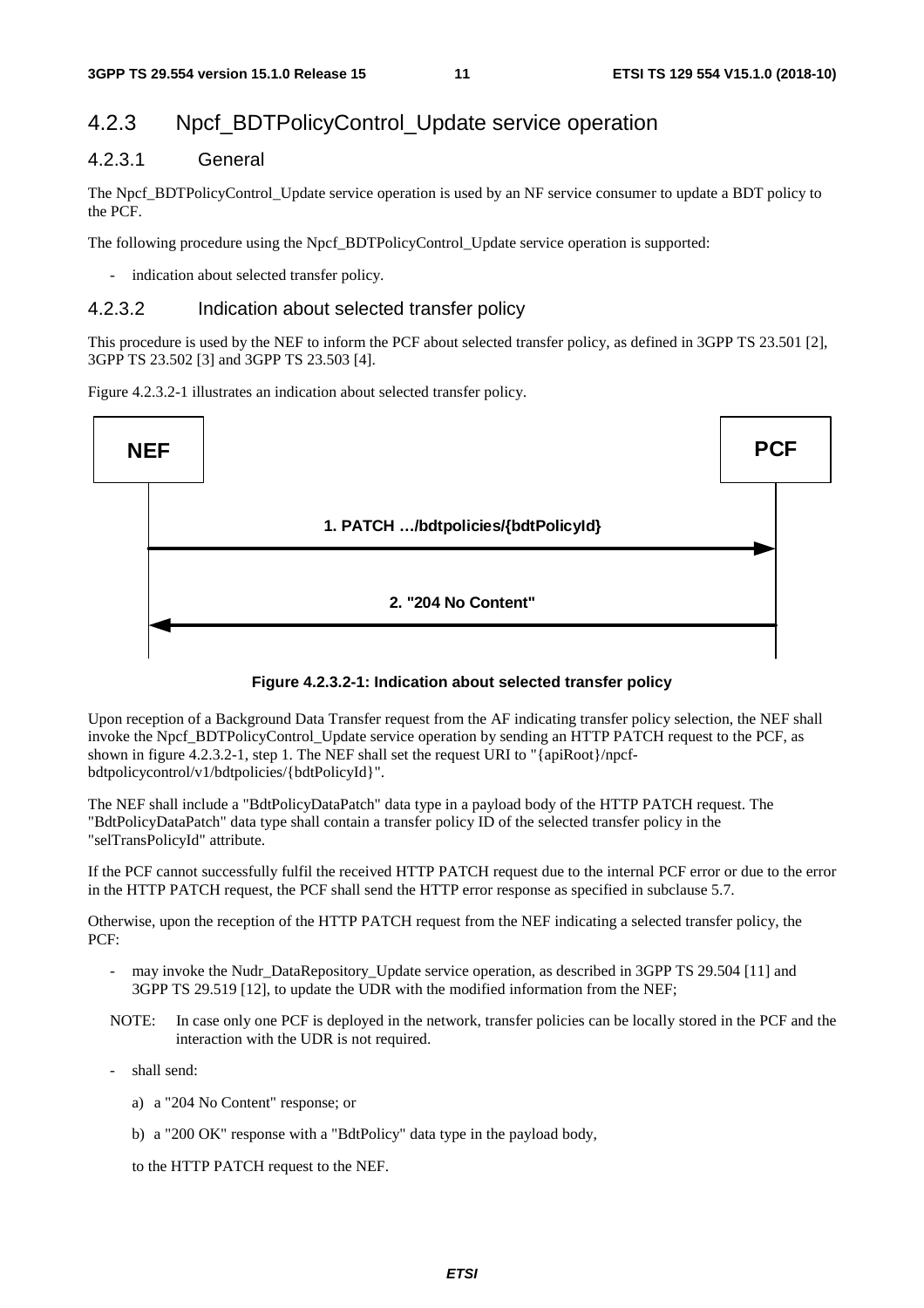## 5 Npcf\_BDTPolicyControl API

### 5.1 Introduction

The BDT Policy Control Service shall use the Npcf\_BDTPolicyControl API.

The request URI used in each HTTP request from the NF service consumer towards the PCF shall have the structure defined in subclause 4.4.1 of 3GPP TS 29.501 [7], i.e.:

#### **{apiRoot}/{apiName}/{apiVersion}/{apiSpecificResourceUriPart}**

with the following components:

- The {apiRoot} shall be set as described in 3GPP TS 29.501 [7].
- The {apiName} shall be "npcf-bdtpolicycontrol".
- The {apiVersion} shall be "v1".
- The {apiSpecificResourceUriPart} shall be set as described in subclause 5.3.

### 5.2 Usage of HTTP

### 5.2.1 General

HTTP/2, IETF RFC 7540 [8], shall be used as specified in subclause 5.2 of 3GPP TS 29.500 [6].

HTTP/2 shall be transported as specified in subclause 5.3 of 3GPP TS 29.500 [6].

The OpenAPI [10] specification of HTTP messages and content bodies for the Npcf\_BDTPolicyControl is contained in Annex A.

### 5.2.2 HTTP standard headers

### 5.2.2.1 General

See subclause 5.2.2 of 3GPP TS 29.500 [6] for the usage of HTTP standard headers.

#### 5.2.2.2 Content type

JSON, IETF RFC 8259 [9], shall be used as content type of the HTTP bodies specified in the present specification as specified in subclause 5.4 of 3GPP TS 29.500 [6].

JSON body used to indicate the selected transfer policy in the HTTP PATCH request shall be encoded according to "JSON Merge Patch", as defined in IETF RFC 7396 [15].

### 5.2.3 HTTP custom headers

The Npcf\_BDTPolicyControl API shall support HTTP custom header fields specified in subclause 5.2.3.2 of 3GPP TS 29.500 [6].

In this Release of the specification, no specific custom headers are defined for the Npcf\_BDTPolicyControl API.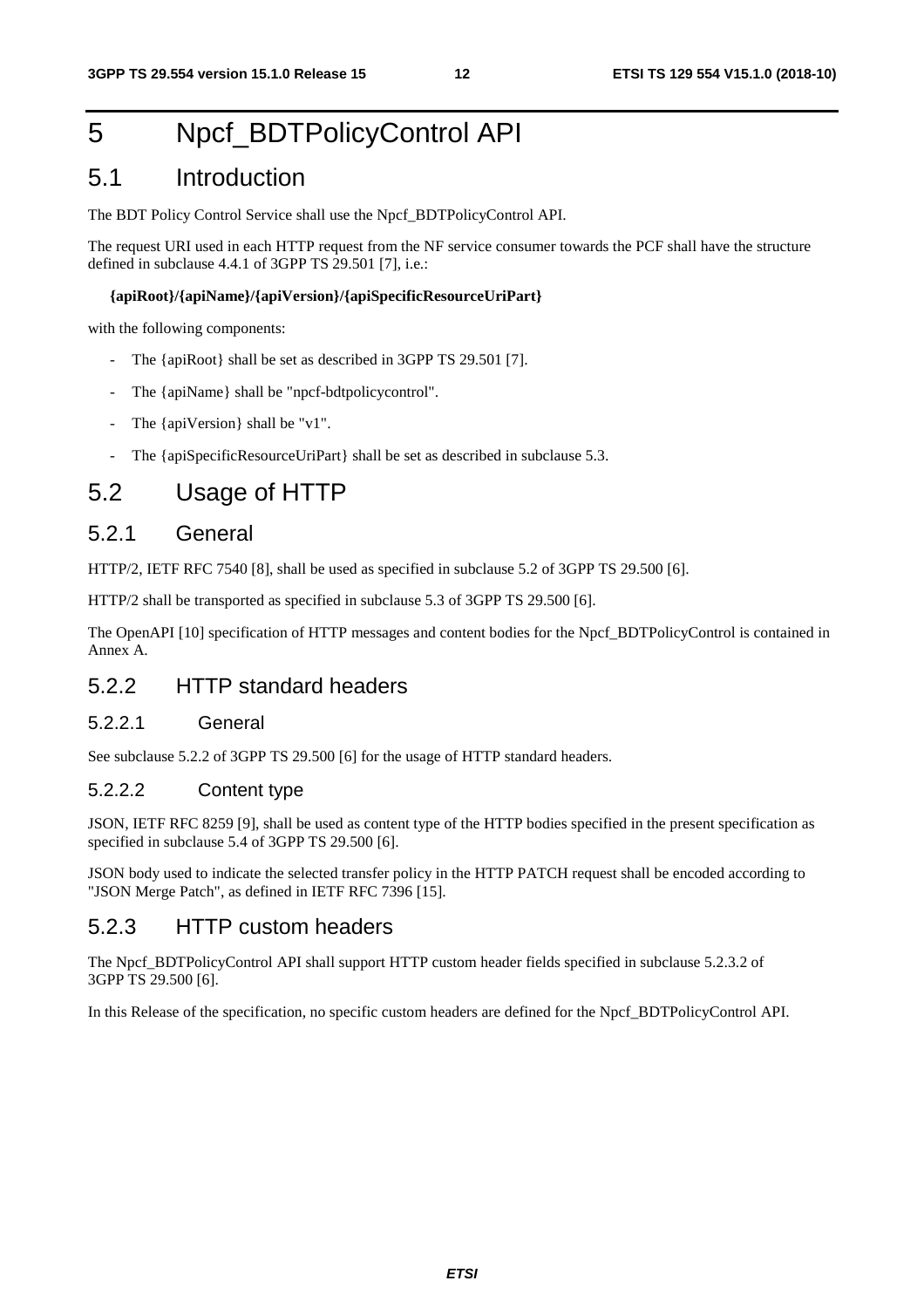### 5.3 Resources

### 5.3.1 Resource Structure

### //{apiRoot}/npcf\_bdtpolicycontrol/v1



### **Figure 5.3.1-1: Resource URI structure of the Npcf\_BDTPolicyControl API**

Table 5.3.1-1 provides an overview of the resources and applicable HTTP methods.

| Table 5.3.1-1: Resources and methods overview |  |
|-----------------------------------------------|--|
|-----------------------------------------------|--|

| Resource name         | <b>Resource URI</b>                                                 | <b>HTTP method</b><br>or custom<br>operation | <b>Description</b>                                                                                                                        |
|-----------------------|---------------------------------------------------------------------|----------------------------------------------|-------------------------------------------------------------------------------------------------------------------------------------------|
| <b>BDT</b> policies   | //{apiRoot}/npcf_bdtpolicycontrol/v1/b<br>dtpolicies                | IPOST                                        | Npcf_BDTPolicyControl_Create.<br>Creates a new Individual BDT policy<br>resource.                                                         |
| Individual BDT policy | ///{apiRoot}/npcf_bdtpolicycontrol/v1/b<br>dtpolicies/{bdtPolicyId} | <b>GET</b>                                   | Reads an Individual BDT policy<br>resource.                                                                                               |
|                       |                                                                     | <b>PATCH</b>                                 | Npcf_BDTPolicyControl_Update.<br>Modifies an existing Individual BDT<br>policy resource by selecting or<br>reselecting a transfer policy. |

### 5.3.2 Resource: BDT policies (Collection)

### 5.3.2.1 Description

The BDT policies resource represents all the transfer policies that exist in the BDT Policy Control service at a given PCF instance.

### 5.3.2.2 Resource definition

#### Resource URI: **//{apiRoot}/npcf\_bdtpolicycontrol/v1/bdtpolicies**

This resource shall support the resource URI variables defined in table 5.3.2.2-1.

### **Table 5.3.2.2-1: Resource URI variables for this resource**

| Name               | .<br>Dafi.<br>. .     |
|--------------------|-----------------------|
| .<br>lapil<br>יוטט | ം subclause <b>b.</b> |

### 5.3.2.3 Resource Standard Methods

### 5.3.2.3.1 POST

This method shall support the URI query parameters specified in table 5.3.2.3.1-1.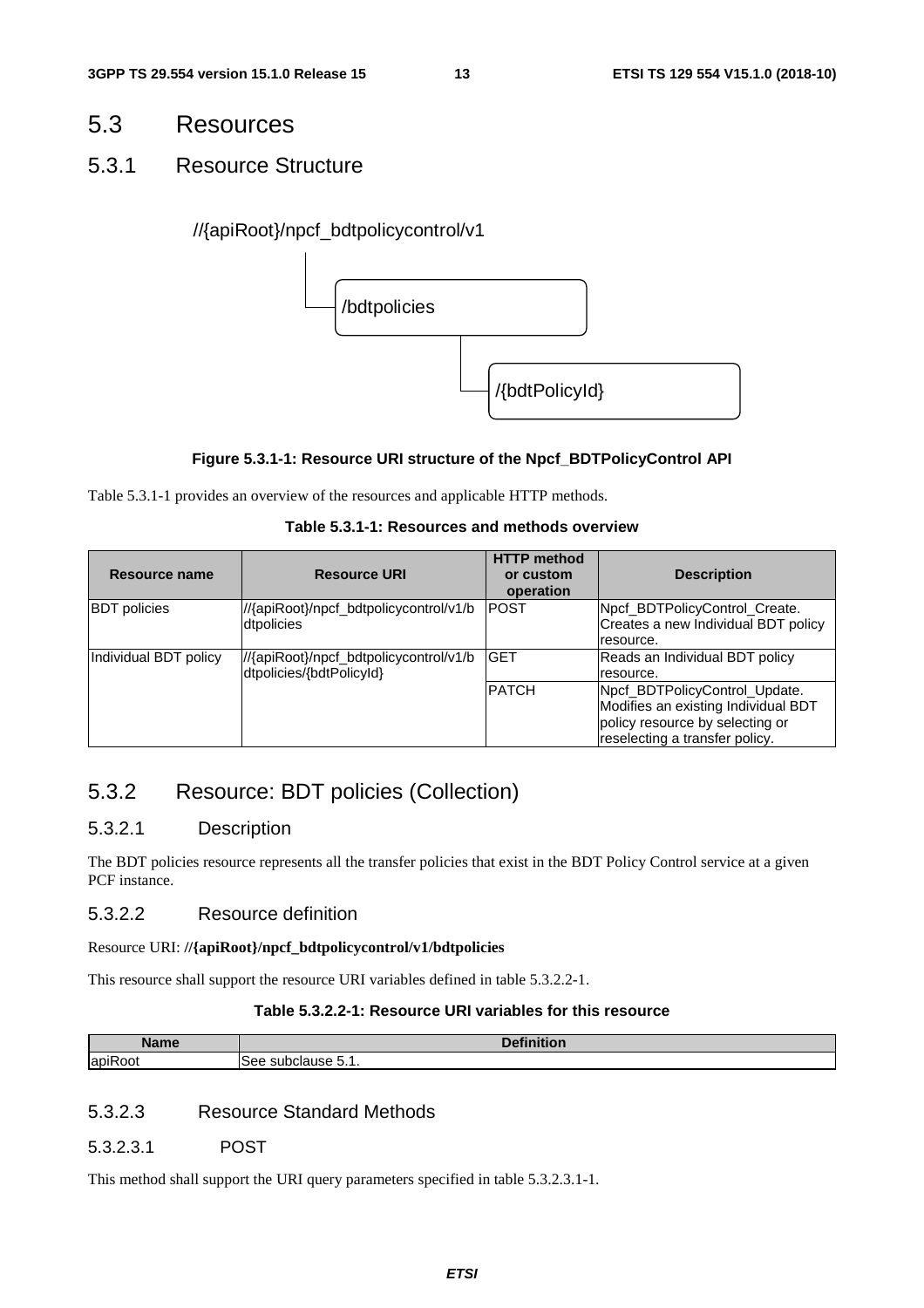#### **Table 5.3.2.3.1-1: URI query parameters supported by the POST method on this resource**

| <b>Name</b><br>Data type |  | <b>Cardinality</b> | <b>Description</b> |  |
|--------------------------|--|--------------------|--------------------|--|
| n/a                      |  |                    |                    |  |

This method shall support the request data structures specified in table 5.3.2.3.1-2 and the response data structures and response codes specified in table 5.3.2.3.1-3.

#### **Table 5.3.2.3.1-2: Data structures supported by the POST Request Body on this resource**

| Jata<br>tvne |   |                                                                                                      |
|--------------|---|------------------------------------------------------------------------------------------------------|
| <b>BdtF</b>  | М | policy resource.<br>creation<br>BD<br>intormation<br>tor<br>IContains<br>the<br>⊦of a new Individual |

#### **Table 5.3.2.3.1-3: Data structures supported by the POST Response Body on this resource**

| Data type                                                                                                                                                      | Р | <b>Cardinality</b> | <b>Response</b><br><b>Codes</b> | <b>Description</b>                                                                                                                                                                                                                      |  |  |
|----------------------------------------------------------------------------------------------------------------------------------------------------------------|---|--------------------|---------------------------------|-----------------------------------------------------------------------------------------------------------------------------------------------------------------------------------------------------------------------------------------|--|--|
| <b>BdtPolicy</b>                                                                                                                                               | м |                    | 201 Created                     | Successful case.<br>The creation of an Individual BDT policy resource is confirmed<br>and a representation of that resource is returned.                                                                                                |  |  |
| ln/a                                                                                                                                                           |   |                    | 303 See Other                   | The result of the HTTP POST request would be equivalent to<br>the existing Individual BDT policy resource. The HTTP<br>response shall contain a Location header field set to the URI of<br>the existing individual BDT policy resource. |  |  |
| n/a                                                                                                                                                            |   |                    | 404 Not Found                   | The HTTP POST request is rejected because the specified BDT<br>policies collection resource does not exist.                                                                                                                             |  |  |
| NOTE:<br>In addition, the HTTP status codes which are specified as mandatory in table 5.2.7.1-1 of<br>3GPP TS 29.500 [6] for the POST method shall also apply. |   |                    |                                 |                                                                                                                                                                                                                                         |  |  |

### 5.3.2.4 Resource Custom Operations

None.

### 5.3.3 Resource: Individual BDT policy (Document)

#### 5.3.3.1 Description

The Individual BDT policy resource represents the transfer policies that exist in the BDT Policy Control service at a given PCF instance.

#### 5.3.3.2 Resource definition

#### Resource URI: **//{apiRoot}/npcf\_bdtpolicycontrol/v1/bdtpolicies/{bdtPolicyId}**

This resource shall support the resource URI variables defined in table 5.3.3.2-1.

### **Table 5.3.3.2-1: Resource URI variables for this resource**

| <b>Name</b> | <b>Definition</b>                                                                            |  |  |  |  |  |
|-------------|----------------------------------------------------------------------------------------------|--|--|--|--|--|
| apiRoot     | See subclause 5.1.                                                                           |  |  |  |  |  |
| bdtPolicyId | String identifying the individual BDT policy resource in the PCF.                            |  |  |  |  |  |
|             | To enable the value to be used as part of a URI, the string shall only contain allowed       |  |  |  |  |  |
|             | characters according to the "lower-with-hyphen" naming convention defined in subclause 5.1.3 |  |  |  |  |  |
|             | of 3GPP TS 29.501 [7] and rules for a path segment defined in IETF RFC 3986 [16].            |  |  |  |  |  |

### 5.3.3.3 Resource Standard Methods

#### 5.3.3.3.1 GET

This method shall support the URI query parameters specified in table 5.3.3.3.1-1.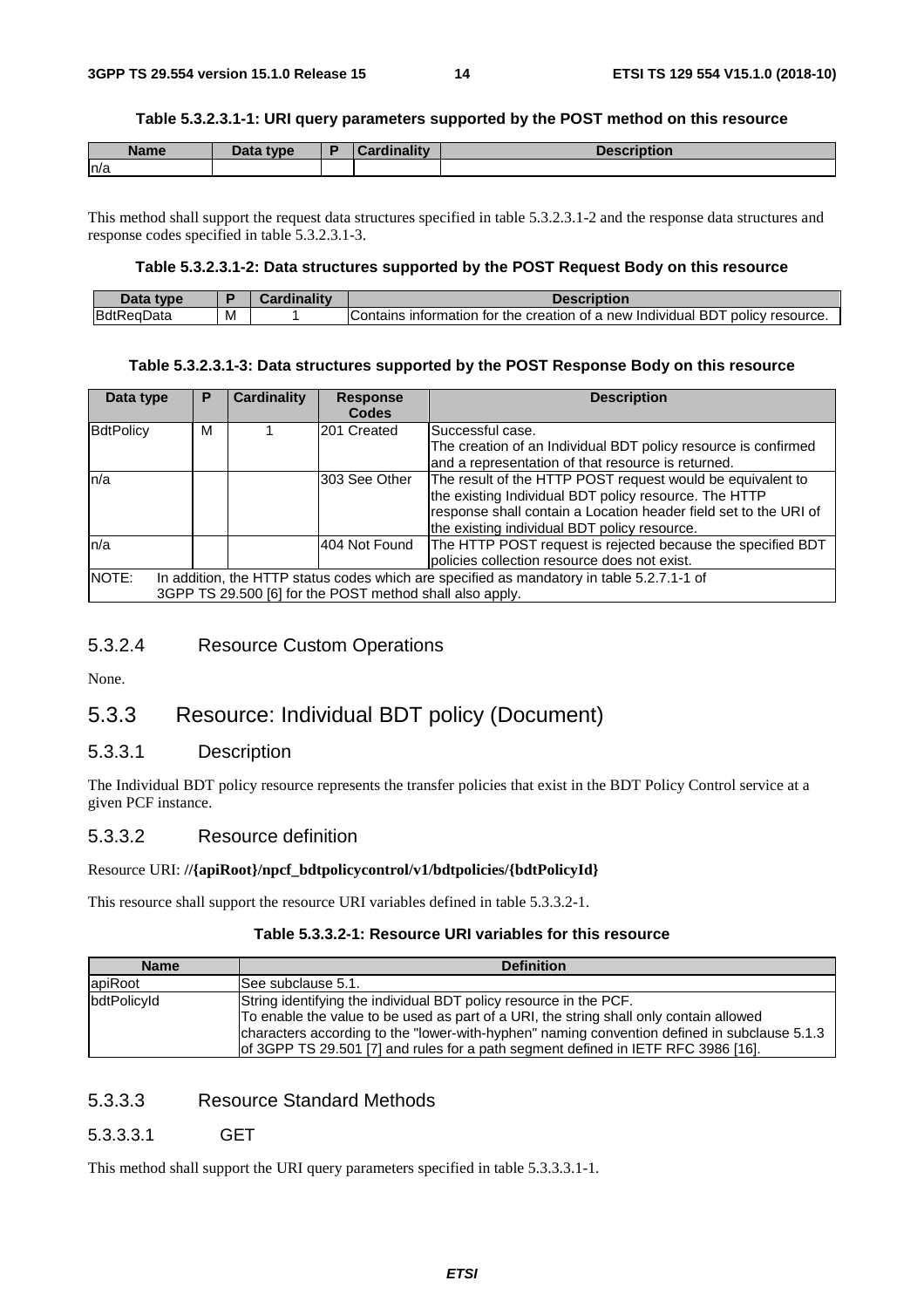#### **Table 5.3.3.3.1-1: URI query parameters supported by the GET method on this resource**

| <b>Name</b> | Data type | <b>Cardinality</b> | <b>Description</b> |
|-------------|-----------|--------------------|--------------------|
| n/a         |           |                    |                    |

This method shall support the request data structures specified in table 5.3.3.3.1-2 and the response data structures and response codes specified in table 5.3.3.3.1-3.

#### **Table 5.3.3.3.1-2: Data structures supported by the GET Request Body on this resource**

| <b>Pata type</b><br>Dala | $\sim 10$ and $\sim 10$ and $\sim$<br><b>The Made</b> | поп |
|--------------------------|-------------------------------------------------------|-----|
| n/a                      |                                                       |     |

### **Table 5.3.3.3.1-3: Data structures supported by the GET Response Body on this resource**

| Data type                                             | D                                                                                                 | <b>Cardinality</b> | <b>Response</b> | <b>Description</b>                                       |  |  |  |
|-------------------------------------------------------|---------------------------------------------------------------------------------------------------|--------------------|-----------------|----------------------------------------------------------|--|--|--|
|                                                       |                                                                                                   |                    | codes           |                                                          |  |  |  |
| BdtPolicy                                             | м                                                                                                 |                    | 200 OK          | A representation of an Individual BDT policy resource is |  |  |  |
|                                                       |                                                                                                   |                    |                 | returned.                                                |  |  |  |
| <b>ProblemDetails</b><br>м                            |                                                                                                   | l404 Not Found     | (NOTE 2)        |                                                          |  |  |  |
|                                                       | NOTE 1: In addition, the HTTP status codes which are specified as mandatory in table 5.2.7.1-1 of |                    |                 |                                                          |  |  |  |
|                                                       | 3GPP TS 29.500 [6] for the GET method shall also apply.                                           |                    |                 |                                                          |  |  |  |
| NOTE 2: Failure cases are described in subclause 5.7. |                                                                                                   |                    |                 |                                                          |  |  |  |

### 5.3.3.3.2 PATCH

This method shall support the URI query parameters specified in table 5.3.3.3.2-1.

#### **Table 5.3.3.3.2-1: URI query parameters supported by the PATCH method on this resource**

| <b>Name</b> | <b>Data type</b><br>Dald | <b>Cardinality</b> | Description |
|-------------|--------------------------|--------------------|-------------|
| n/a         |                          |                    |             |

This method shall support the request data structures specified in table 5.3.3.3.2-2 and the response data structures and response codes specified in table 5.3.3.3.2-3.

#### **Table 5.3.3.3.2-2: Data structures supported by the PATCH Request Body on this resource**

| Data type      |   | Cardinality | <b>Description</b>                                                       |
|----------------|---|-------------|--------------------------------------------------------------------------|
| BdtPolicyPatch | M |             | Contains modification instructions to be performed on the BdtPolicy data |
|                |   |             | structure to select a transfer policy.                                   |

#### **Table 5.3.3.3.2-3: Data structures supported by the PATCH Response Body on this resource**

| Data type                                             |                                                                                                   | <b>Cardinality</b> | <b>Response</b> | <b>Description</b>                                   |  |  |  |
|-------------------------------------------------------|---------------------------------------------------------------------------------------------------|--------------------|-----------------|------------------------------------------------------|--|--|--|
|                                                       |                                                                                                   |                    | <b>Codes</b>    |                                                      |  |  |  |
| BdtPolicy                                             | М                                                                                                 |                    | 200 OK          | Successful case.                                     |  |  |  |
|                                                       |                                                                                                   |                    |                 | The Individual BDT Policy resource is modified and a |  |  |  |
|                                                       |                                                                                                   |                    |                 | representation of that resource is returned.         |  |  |  |
| n/a                                                   |                                                                                                   |                    | I204 No Content | lSuccessful case.                                    |  |  |  |
|                                                       |                                                                                                   |                    |                 | The Individual BDT Policy resource is modified.      |  |  |  |
| <b>ProblemDetails</b>                                 | м                                                                                                 |                    | 404 Not Found   | (NOTE 2)                                             |  |  |  |
|                                                       | NOTE 1: In addition, the HTTP status codes which are specified as mandatory in table 5.2.7.1-1 of |                    |                 |                                                      |  |  |  |
|                                                       | 3GPP TS 29.500 [6] for the PATCH method shall also apply.                                         |                    |                 |                                                      |  |  |  |
| NOTE 2: Failure cases are described in subclause 5.7. |                                                                                                   |                    |                 |                                                      |  |  |  |

### 5.4 Custom Operations without associated resources

No custom operation is defined in this Release of the specification.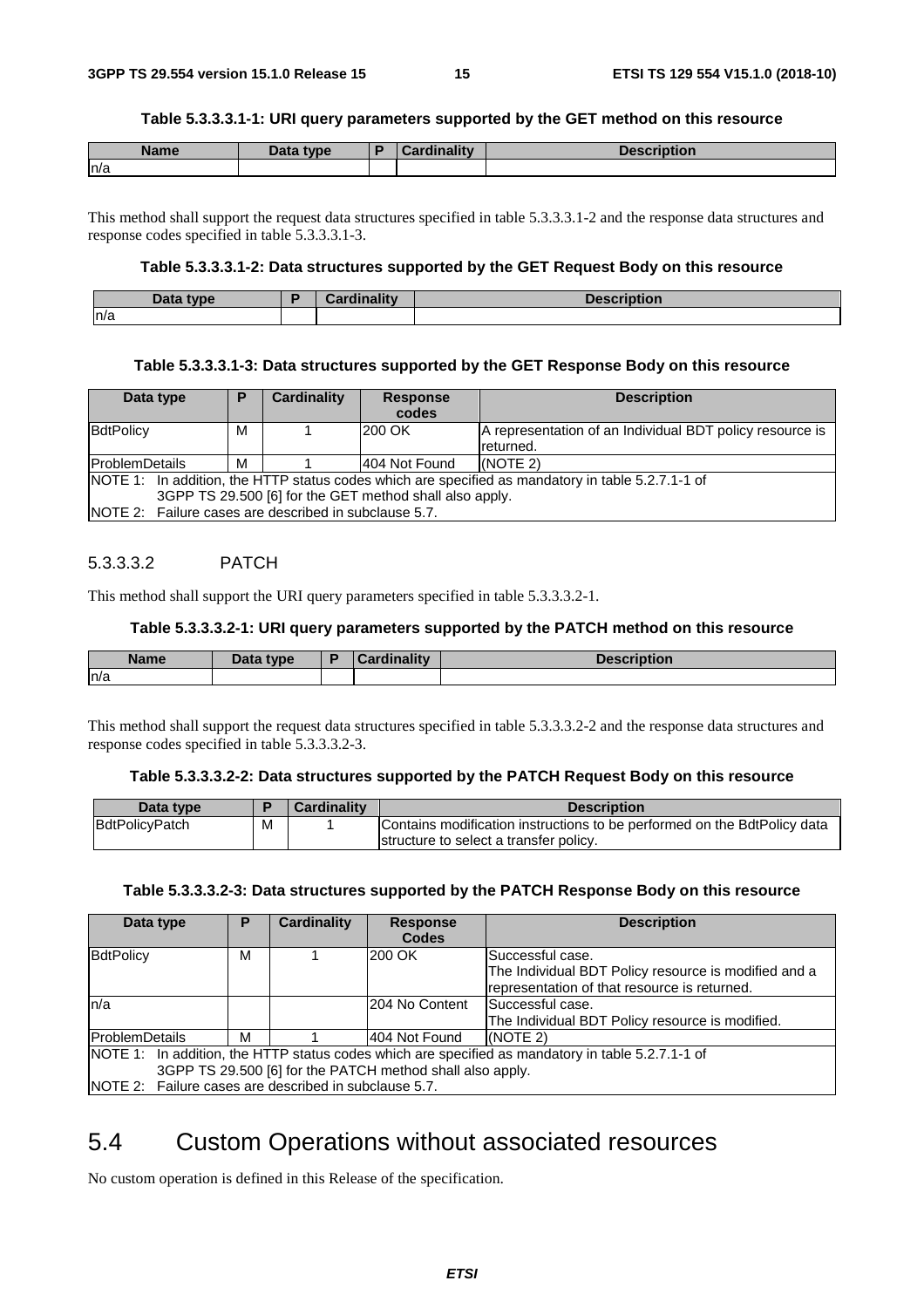### 5.5 Notifications

Notifications are not applicable for the current Release.

### 5.6 Data Model

### 5.6.1 General

This subclause specifies the application data model supported by the API.

Table 5.6.1-1 specifies the data types defined for the Npcf\_BDTPolicyControl service based interface protocol.

| Data type             | <b>Section defined</b> | <b>Description</b>                                                                                                    | <b>Applicability</b> |
|-----------------------|------------------------|-----------------------------------------------------------------------------------------------------------------------|----------------------|
| <b>BdtPolicy</b>      | 5.6.2.2                | Represents an Individual BDT policy resource.                                                                         |                      |
| <b>BdtPolicyData</b>  | 5.6.2.4                | Describes an Individual BDT policy resource.                                                                          |                      |
| BdtPolicyDataPatch    | 5.6.2.6                | Contains a selected transfer policy.                                                                                  |                      |
| <b>BdtPolicyPatch</b> | 5.6.2.7                | Contains modification instructions to be<br>performed on the BdtPolicy data structure to<br>select a transfer policy. |                      |
| <b>BdtRegData</b>     | 5.6.2.3                | Contains information for creation a new<br>Individual BDT policy resource.                                            |                      |
| NetworkAreaInfo       | 5.6.2.8                | Describes a network area information in which<br>the NF service consumer requests the number<br>of UEs.               |                      |
| NgRanNodeld           | 5.6.2.9                | Contains an identity of an NG-RAN node.                                                                               |                      |
| <b>TransferPolicv</b> | 5.6.2.5                | Describes a transfer policy.                                                                                          |                      |

**Table 5.6.1-1: Npcf\_BDTPolicyControl specific Data Types** 

Table 5.6.1-2 specifies data types re-used by the Npcf\_BDTPolicyControl service based interface protocol from other specifications, including a reference to their respective specifications and when needed, a short description of their use within the Npcf\_BDTPolicyControl service based interface.

#### **Table 5.6.1-2: Npcf\_BDTPolicyControl re-used Data Types**

| Data type             | <b>Reference</b>    | <b>Comments</b>                                                             | <b>Applicability</b> |
|-----------------------|---------------------|-----------------------------------------------------------------------------|----------------------|
| BdtReferenceld        | 3GPP TS 29.122 [14] | Identifies transfer policy of background data<br>transfer for provided ASP. |                      |
| <b>BitRate</b>        | 3GPP TS 29.571 [13] | Specifies bitrate in kbits per second.                                      |                      |
| Ecgi                  | 3GPP TS 29.571 [13] | Represents an EUTRA cell identifier.                                        |                      |
| Ncgi                  | 3GPP TS 29.571 [13] | Represents an NR cell identifier.                                           |                      |
| NgRanIdentifier       | 3GPP TS 29.571 [13] | Represents an identifier of the NG-RAN node.                                |                      |
| Pimnid                | 3GPP TS 29.571 [13] | Represents a PLMN identity.                                                 |                      |
| <b>ProblemDetails</b> | 3GPP TS 29.571 [13] | Used in error responses to provide more                                     |                      |
|                       |                     | detailed information about an error.                                        |                      |
| SupportedFeatures     | 3GPP TS 29.571 [13] | Used to negotiate the applicability of the                                  |                      |
|                       |                     | optional features defined in table 5.8-1.                                   |                      |
| Tai                   | 3GPP TS 29.571 [13] | Represents a tracking area identity.                                        |                      |
| TimeWindow            | 3GPP TS 29.122 [14] | Specifies a time interval.                                                  |                      |
| <b>UsageThreshold</b> | 3GPP TS 29.122 [14] | Represents a data volume expected to be                                     |                      |
|                       |                     | transferred per UE.                                                         |                      |

### 5.6.2 Structured data types

### 5.6.2.1 Introduction

This subclause defines the structures to be used in resource representations.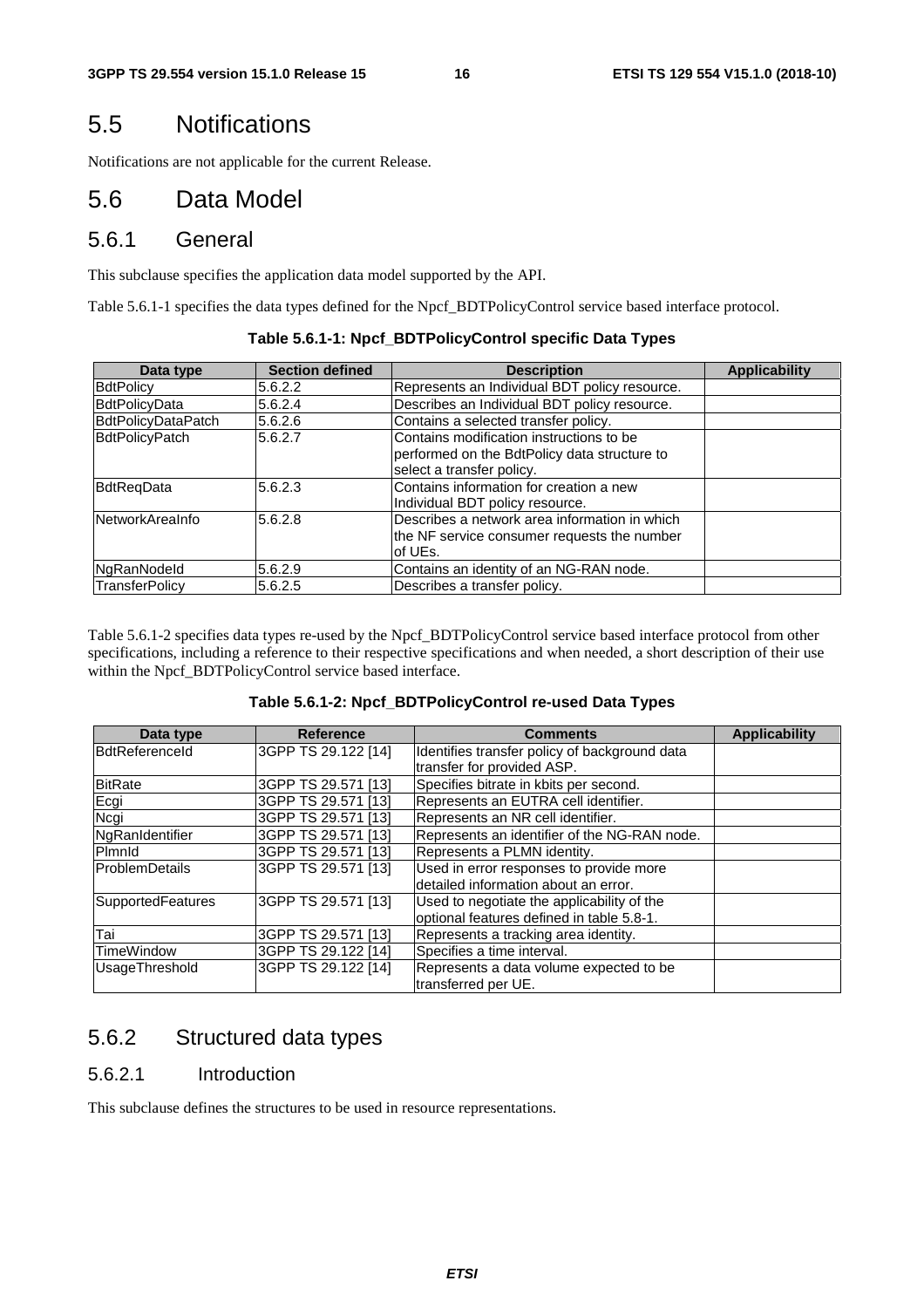### 5.6.2.2 Type BdtPolicy

| <b>Attribute name</b> | Data type            | Ρ | <b>Cardinality</b> | <b>Description</b>                                                                                                                                                                                                                                                      | <b>Applicability</b> |
|-----------------------|----------------------|---|--------------------|-------------------------------------------------------------------------------------------------------------------------------------------------------------------------------------------------------------------------------------------------------------------------|----------------------|
| <b>IbdtPolData</b>    | <b>BdtPolicyData</b> | C | 01                 | Describes the authorization data of<br>an Individual BDT Policy created by<br>the PCF.<br>It shall be present in the response<br>to the POST request that requests a<br>creation of an Individual BDT Policy<br>resource and in the response to<br><b>IGET</b> request. |                      |
| bdtRegData            | <b>BdtRegData</b>    | С | 01                 | Identifies the service requirements<br>of an Individual BDT Policy.<br>It shall be present in the POST<br>request that requests a creation of<br>an Individual BDT Policy resource<br>and in the response to GET<br>request.                                            |                      |

### **Table 5.6.2.2-1: Definition of type BdtPolicy**

### 5.6.2.3 Type BdtReqData

| <b>Attribute name</b> | Data type                | Ρ | Cardinality | <b>Description</b>                     | <b>Applicability</b> |
|-----------------------|--------------------------|---|-------------|----------------------------------------|----------------------|
| aspid                 | Aspld                    | м |             | This IE contains an identity of an     |                      |
|                       |                          |   |             | application service provider.          |                      |
| IdesTimeInt           | TimeWindow               | м |             | This IE indicates a desired time       |                      |
|                       |                          |   |             | window for BDT.                        |                      |
| InwAreaInfo           | NetworkAreaInfo          | O | 01          | This IE represents a network area      |                      |
|                       |                          |   |             | information in which the NF service    |                      |
|                       |                          |   |             | consumer requests a number of UEs.     |                      |
|                       |                          |   |             | It may be present in the POST          |                      |
|                       |                          |   |             | request that requests a creation of an |                      |
|                       |                          |   |             | Individual BDT Policy and in the       |                      |
|                       |                          |   |             | response to GET request.               |                      |
| numOfUes              | integer                  | м |             | This IE indicates a number of UEs.     |                      |
| suppFeat              | <b>SupportedFeatures</b> | C | 0.1         | This IE represents a list of Supported |                      |
|                       |                          |   |             | features used as described in          |                      |
|                       |                          |   |             | subclause 5.8.                         |                      |
|                       |                          |   |             | It shall be supplied by the NF service |                      |
|                       |                          |   |             | consumer in the POST request that      |                      |
|                       |                          |   |             | request a creation of an Individual    |                      |
|                       |                          |   |             | BDT Policy resource.                   |                      |
| <b>volPerUe</b>       | UsageThreshold           | м |             | This IE indicates a data volume        |                      |
|                       |                          |   |             | expected to be transferred per UE.     |                      |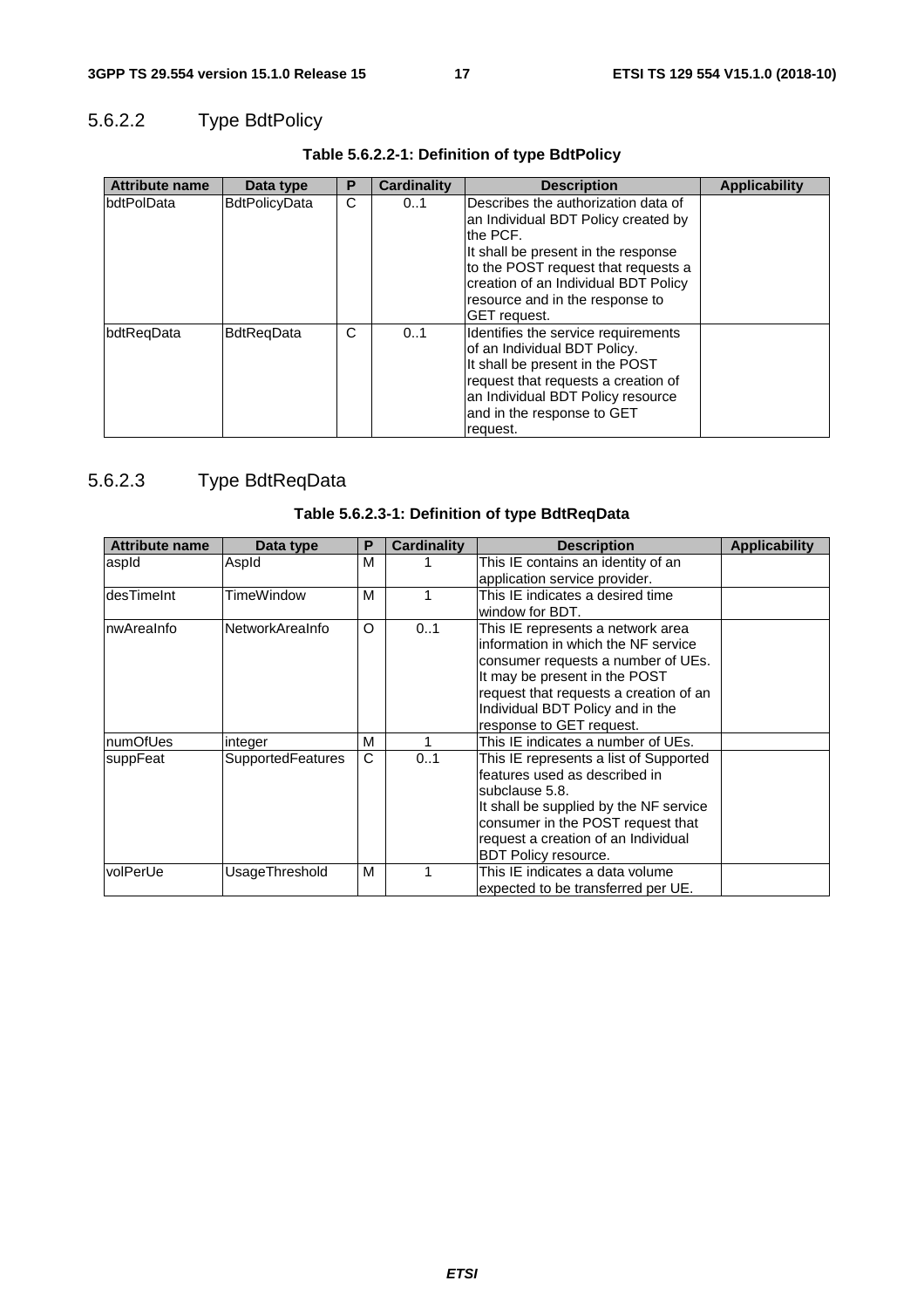### 5.6.2.4 Type BdtPolicyData

| <b>Attribute name</b> | Data type                          | P | <b>Cardinality</b> | <b>Description</b>                                                                                                                                                                                                                       | <b>Applicability</b> |
|-----------------------|------------------------------------|---|--------------------|------------------------------------------------------------------------------------------------------------------------------------------------------------------------------------------------------------------------------------------|----------------------|
| ltch.                 | bdtPolicyDataPa BdtPolicyDataPatch | C | 01                 | This IE contains the identity of the<br>selected transfer policy.<br>It shall be present in the response to<br>the PATCH request that modifies an<br>Individual BDT Policy resource to<br>indicate a selected transfer policy.           |                      |
| bdtRefld              | <b>BdtReferenceId</b>              | м |                    | This IE indicates transfer policies of<br>background data transfer for<br>provided ASP.                                                                                                                                                  |                      |
| suppFeat              | <b>SupportedFeatures</b>           | C | 01                 | This IE represents a list of<br>Supported features used as<br>described in subclause 5.8.<br>It shall be supplied by the PCF in<br>the response to the POST request<br>that requests a creation of an<br>Individual BDT Policy resource. |                      |
| transfPolicies        | array(TransferPolicy)              | М | 1N                 | This IE contains transfer policies.<br>It shall be supplied by the PCF in<br>the response to the POST request<br>that requests a creation of an<br>Individual BDT Policy resource.                                                       |                      |

### **Table 5.6.2.4-1: Definition of type BdtPolicyData**

### 5.6.2.5 Type TransferPolicy

### **Table 5.6.2.5-1: Definition of type TransferPolicy**

| <b>Attribute name</b> | Data type      | D | <b>Cardinality</b> | <b>Description</b>                   | <b>Applicability</b> |
|-----------------------|----------------|---|--------------------|--------------------------------------|----------------------|
| ImaxBitRateDI         | <b>BitRate</b> | O | 0.1                | This IE indicates a maximum          |                      |
|                       |                |   |                    | aggregated bitrate in the downlink   |                      |
|                       |                |   |                    | direction authorized by the PCF.     |                      |
| ImaxBitRateUl         | <b>BitRate</b> | O | 0.1                | This IE indicates a maximum          |                      |
|                       |                |   |                    | aggregated bitrate in the uplink     |                      |
|                       |                |   |                    | direction authorized by the PCF.     |                      |
| ratingGroup           | integer        | М |                    | This IE indicates a rating group for |                      |
|                       |                |   |                    | the recommended time window.         |                      |
| recTimeInt            | TimeWindow     | М |                    | This IE indicates a recommended      |                      |
|                       |                |   |                    | time window of a transfer policy.    |                      |
| transPolicyId         | integer        | M |                    | This IE contains an identity of a    |                      |
|                       |                |   |                    | transfer policy.                     |                      |

### 5.6.2.6 Type BdtPolicyDataPatch

### **Table 5.6.2.6-1: Definition of type BdtPolicyDataPatch**

| <b>Attribute name</b> | Data type |   | <b>Cardinality</b> | <b>Description</b>                                                                               | <b>Applicability</b> |
|-----------------------|-----------|---|--------------------|--------------------------------------------------------------------------------------------------|----------------------|
| selTransPolicyId      | linteger  | М |                    | This IE contains an identity (i.e. the<br>transPolicyId value) of a selected<br>transfer policy. |                      |

### 5.6.2.7 Type BdtPolicyPatch

### **Table 5.6.2.7-1: Definition of type BdtPolicyPatch**

| Attribute name     | Data type                     |   | <b>Cardinality</b> | <b>Description</b>                                                                                                    | <b>Applicability</b> |
|--------------------|-------------------------------|---|--------------------|-----------------------------------------------------------------------------------------------------------------------|----------------------|
| bdtPolicyDataPatch | <b>BdtPolicvData</b><br>Patch | м |                    | Contains modification instructions to<br>be performed on the BdtPolicy data<br>structure to select a transfer policy. |                      |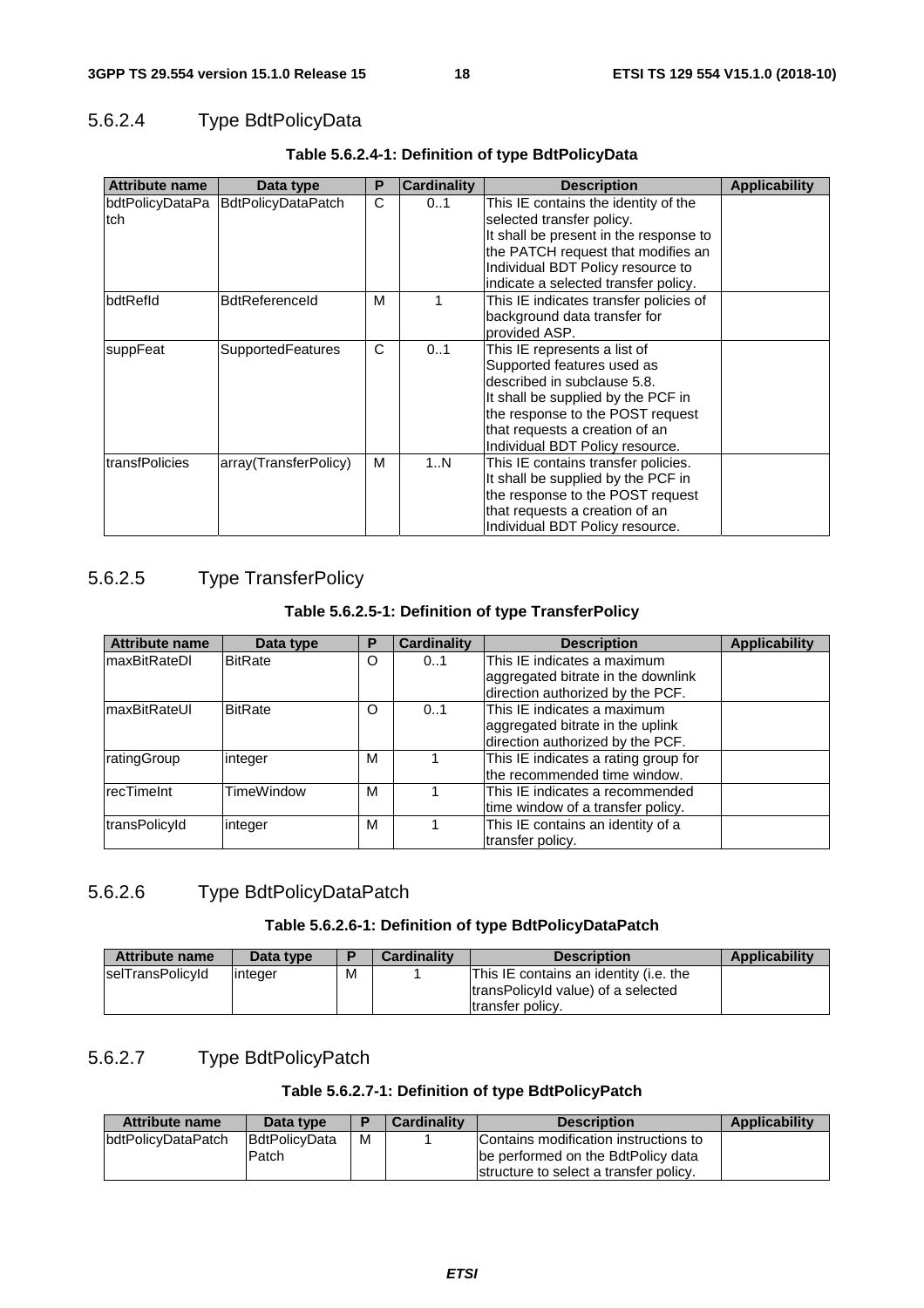### 5.6.2.8 Type NetworkAreaInfo

|  | Table 5.6.2.8-1: Definition of type NetworkArealnfo |
|--|-----------------------------------------------------|
|  |                                                     |

| <b>Attribute name</b>                                                                | Data type          | Р       | <b>Cardinality</b> | <b>Description</b>             | <b>Applicability</b> |
|--------------------------------------------------------------------------------------|--------------------|---------|--------------------|--------------------------------|----------------------|
| ecgis                                                                                | array(Ecgi)        | O       | 1N                 | This IE contains a list of     |                      |
|                                                                                      |                    |         |                    | IE-UTRA cell identities.       |                      |
| ncgis                                                                                | array(Ncgi)        | O       | 1N                 | This IE contains a list of NR  |                      |
|                                                                                      |                    |         |                    | cell identities.               |                      |
| ngRanNodelds                                                                         | array(NgRanNodeld) | $\circ$ | 1N                 | This IE contains a list of the |                      |
|                                                                                      |                    |         |                    | ING-RAN nodes.                 |                      |
| tais                                                                                 | array(Tai)         | O       | 1N                 | This IE contains a list of     |                      |
|                                                                                      |                    |         |                    | tracking area identities.      |                      |
| NOTE:<br>The NetworkArealnfo data type allows any combination of defined properties. |                    |         |                    |                                |                      |

### 5.6.2.9 Type NgRanNodeId

### **Table 5.6.2.9-1: Definition of type NgRanNodeId**

| <b>Attribute name</b> | Data type       | D | <b>Cardinality</b> | <b>Description</b>                   | Applicability |
|-----------------------|-----------------|---|--------------------|--------------------------------------|---------------|
| plmnld                | Plmnld          | M |                    | This IE contains the identity of the |               |
|                       |                 |   |                    | <b>IPLMN</b> that the NG-RAN node    |               |
|                       |                 |   |                    | Ibelonas to.                         |               |
| IngRanNodeld          | NgRanIdentifier | м |                    | This IE contains the NG-RAN node     |               |
|                       |                 |   |                    | identifier.                          |               |

### 5.6.3 Simple data types and enumerations

### 5.6.3.1 Introduction

This subclause defines simple data types and enumerations that can be referenced from data structures defined in the previous subclauses.

### 5.6.3.2 Simple data types

The simple data types defined in table 5.6.3.2-1 shall be supported.

#### **Table 5.6.3.2-1: Simple data types**

| <b>Type Name</b> | <b>Type Definition</b> | <b>Description</b>                                                  | <b>Applicability</b> |
|------------------|------------------------|---------------------------------------------------------------------|----------------------|
| Aspld            | string                 | This IE contains an identity of an application<br>service provider. |                      |

### 5.7 Error handling

### 5.7.1 General

HTTP error handling shall be supported as specified in subclause 5.2.4 of 3GPP TS 29.500 [6].

For the Npcf\_BDTPolicyControl API, HTTP error responses shall be supported as specified in subclause 4.8 of 3GPP TS 29.501 [7]. Protocol errors and application errors specified in table 5.2.7.2-1 of 3GPP TS 29.500 [6] shall be supported for an HTTP method if the corresponding HTTP status codes are specified as mandatory for that HTTP method in table 5.2.7.1-1 of 3GPP TS 29.500 [6]. In addition, the requirements in the following subclauses shall apply.

### 5.7.2 Protocol Errors

In this Release of the specification, there are no additional protocol errors applicable for the Npcf\_BDTPolicyControl API.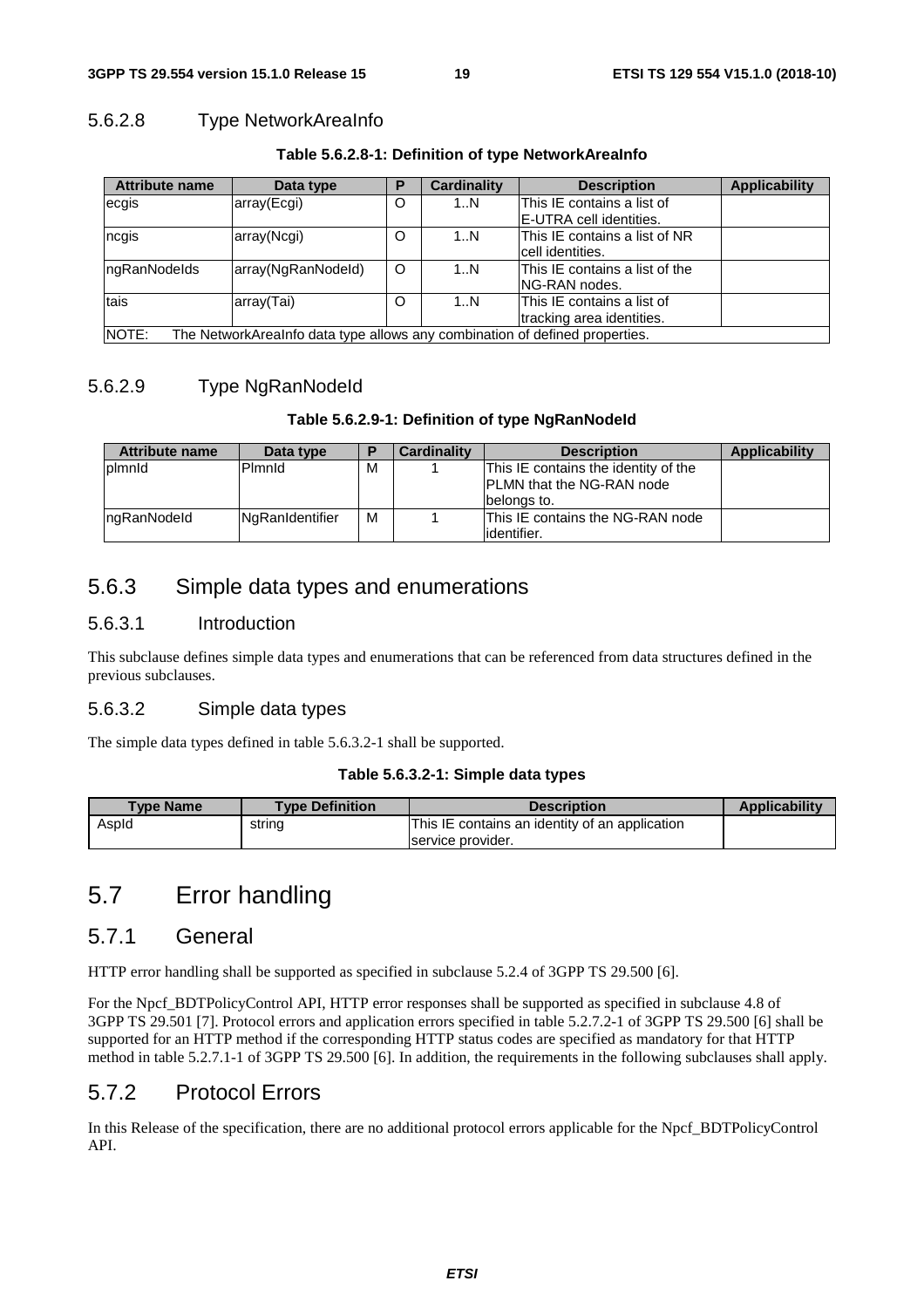### 5.7.3 Application Errors

The application errors defined for the Npcf\_BDTPolicyControl API are listed in table 5.7.3-1. The PCF shall include in the HTTP status code a "ProblemDetails" data structure with the "cause" attribute indicating the application error as listed in table 5.7.3-1.

| <b>Application Error</b>                                                                    | <b>HTTP status code</b> | <b>Description</b>                                    |  |  |  |
|---------------------------------------------------------------------------------------------|-------------------------|-------------------------------------------------------|--|--|--|
| BDT POLICY NOT FOUND                                                                        | 404 Not Found           | The HTTP request is rejected because the specified    |  |  |  |
|                                                                                             |                         | Individual BDT policy resource does not exist. (NOTE) |  |  |  |
| NOTE:<br>This application error is included in the responses to the GET and PATCH requests. |                         |                                                       |  |  |  |

### 5.8 Feature negotiation

The optional features in table 5.8-1 are defined for the Npcf\_BDTPolicyControl API. They shall be negotiated using the extensibility mechanism defined in subclause 6.6.2 of 3GPP TS 29.500 [6].

When requesting the PCF to create an Individual BDT policy resource the NF service consumer shall indicate the optional features the NF service consumer supports for the Npcf\_BDTPolicyControl service by including the "suppFeat" attribute in the "BdtReqData" data type of the HTTP POST request.

The PCF shall determine the supported features for the created Individual BDT policy resource as specified in subclause 6.6.2 of 3GPP TS 29.500 [6]. The PCF shall indicate the supported features in the HTTP response confirming the creation of the Individual BDT policy resource by including the "suppFeat" attribute in the "BdtPolicyData" data type.

#### **Table 5.8-1: Supported Features**

| <b>Feature number</b> | <b>Feature Name</b> | <b>Description</b> |
|-----------------------|---------------------|--------------------|
|                       |                     |                    |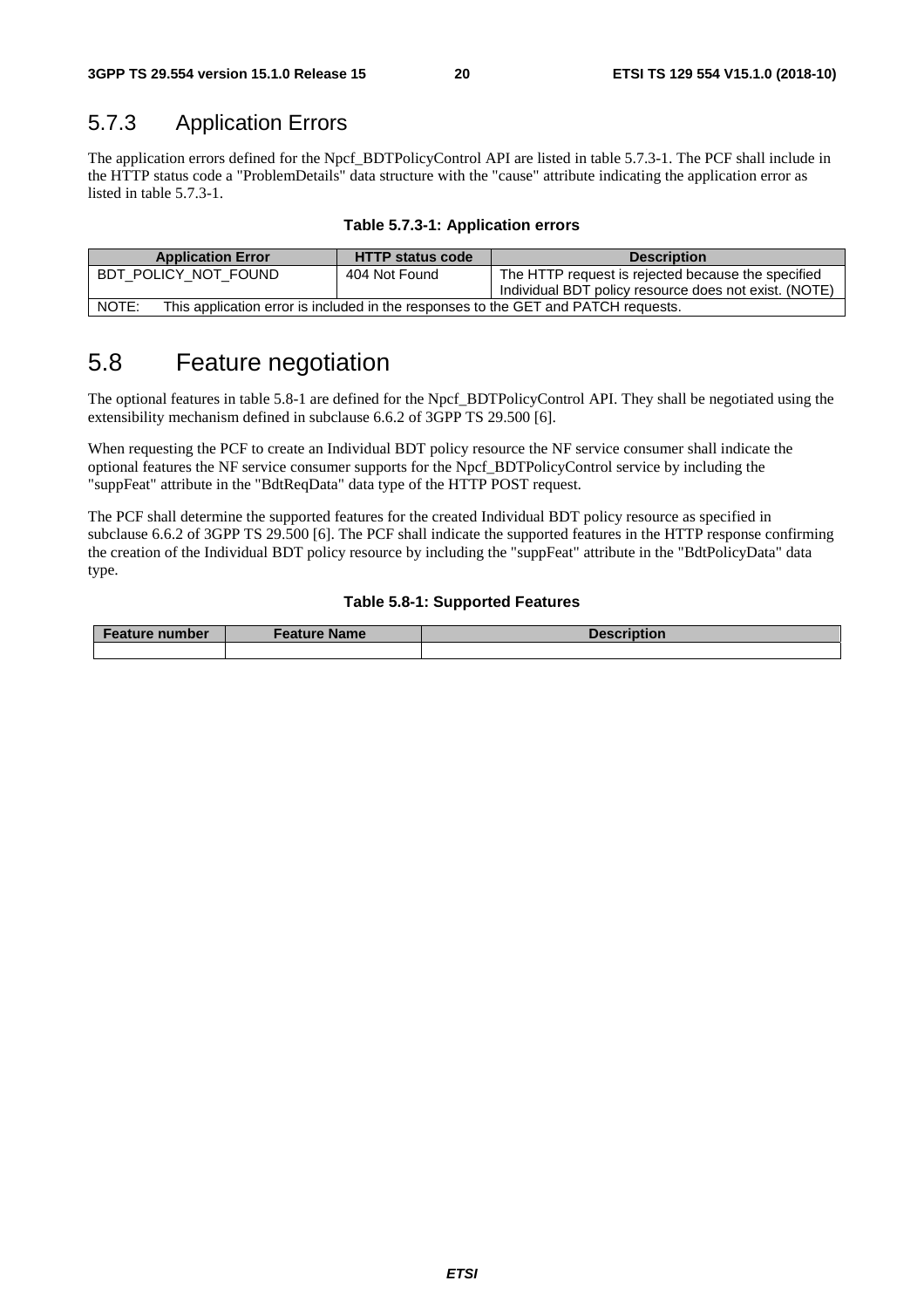## Annex A (normative): OpenAPI specification

## A.1 General

The present Annex contains an OpenAPI [10] specification of HTTP messages and content bodies used by the Npcf\_BDTPolicyControl API.

In case of conflicts between the main body of the present document and the present Annex, the information in the main body shall be applicable.

## A.2 Npcf\_BDTPolicyControl API

```
openapi: 3.0.0 
info: 
   title: Npcf_BDTPolicyControl Service API 
   version: "1.PreR15.1.0" 
   description: The Npcf_BDTPolicyControl Service is used by an NF service consumer to retrieve 
background data transfer policies from the PCF and to update the PCF with the background data 
transfer policy selected by the NF service consumer. 
# 
servers: 
   - url: '{apiRoot}/npcf-bdtpolicycontrol/v1' 
     variables: 
       apiRoot: 
         default: https://virtserver.3ggp5gc-sbi.com 
         description: apiRoot as defined in subclause 4.4 of 3GPP TS 29.501. 
paths: 
   /bdtpolicies: 
     post: 
       requestBody: 
         description: Contains modification instructions to be performed on the existing Individual 
BDT policy resource. 
         required: true 
         content: 
           application/json: 
             schema: 
                $ref: '#/components/schemas/BdtReqData' 
       responses: 
          '201': 
           description: Background data transfer policies offered to an ASP. 
           content: 
              application/json: 
                schema: 
                  $ref: '#/components/schemas/BdtPolicy' 
# 
# Error scenarios POST 
# 
          '303': 
           description: See Other. The result of the POST request would be equivalent to the existing 
Individual BDT policy resource. The HTTP response shall contain a Location header field set to the 
URI of the existing individual BDT policy resource. 
          '400': 
           $ref: 'TS29571_CommonData.yaml#/components/responses/400' 
          '401': 
           $ref: 'TS29571_CommonData.yaml#/components/responses/401' 
          '404': 
           description: Not Found. 
          '411': 
           $ref: 'TS29571_CommonData.yaml#/components/responses/411' 
          '413': 
           $ref: 'TS29571_CommonData.yaml#/components/responses/413' 
          '415': 
           $ref: 'TS29571_CommonData.yaml#/components/responses/415' 
          '500': 
            $ref: 'TS29571_CommonData.yaml#/components/responses/500' 
          '503': 
           $ref: 'TS29571_CommonData.yaml#/components/responses/503' 
         default: 
           $ref: 'TS29571_CommonData.yaml#/components/responses/default' 
#
```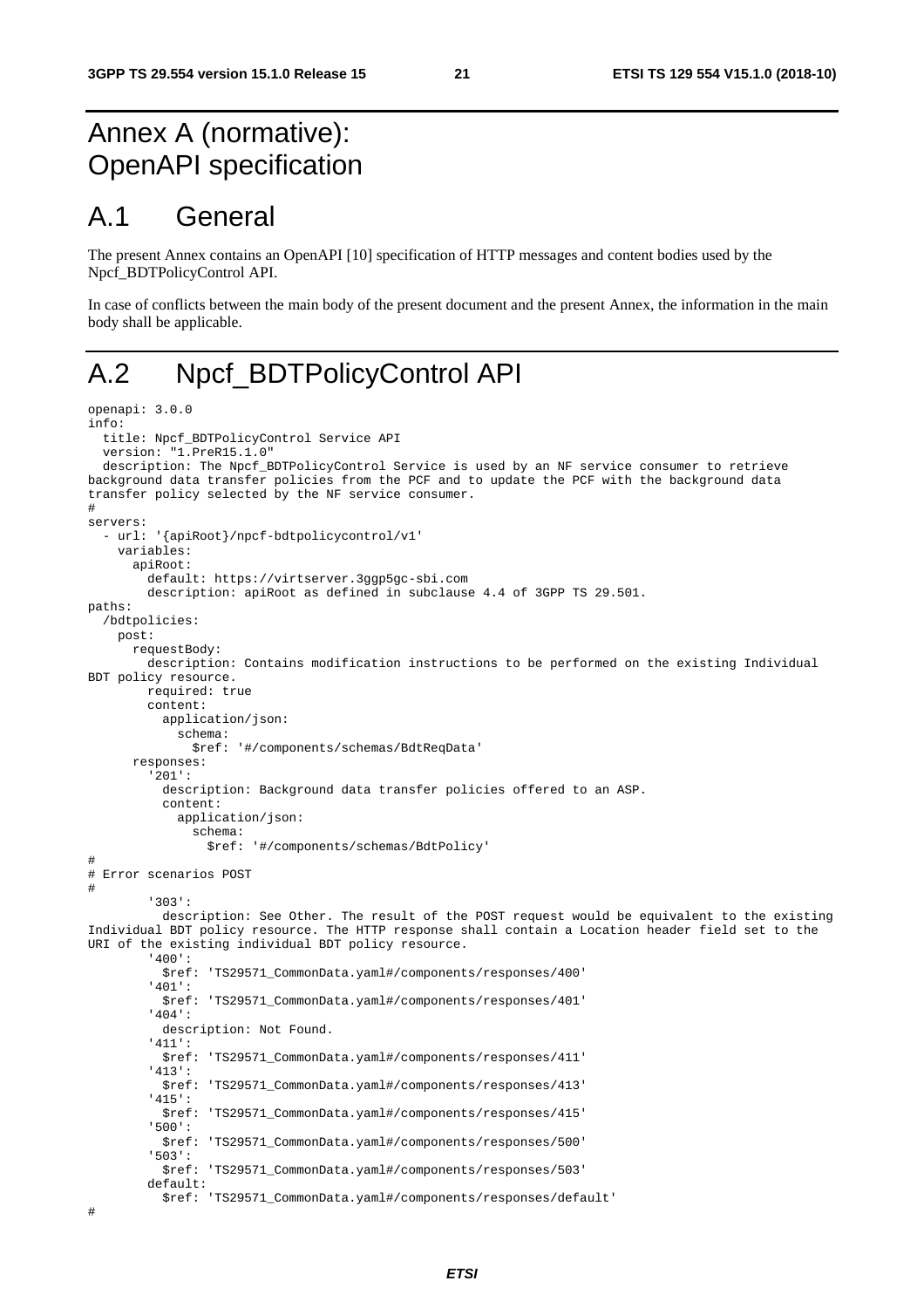```
# End error scenarios POST 
# 
   /bdtpolicies/{bdtPolicyId}: 
     get: 
       parameters: 
          - name: bdtPolicyId 
           description: String identifying the individual BDT policy resource in the PCF. 
           in: path 
           required: true 
           schema: 
             type: string 
       responses: 
          '200': 
           description: Background data transfer policies offered to and selected by an ASP. 
           content: 
             application/json: 
                schema: 
                  $ref: '#/components/schemas/BdtPolicy' 
# 
# Error scenarios GET 
# 
          '400': 
           $ref: 'TS29571_CommonData.yaml#/components/responses/400' 
         '401': 
           $ref: 'TS29571_CommonData.yaml#/components/responses/401' 
          '404': 
           $ref: 'TS29571_CommonData.yaml#/components/responses/404' 
          '414': 
           $ref: 'TS29571_CommonData.yaml#/components/responses/414' 
          '500': 
           $ref: 'TS29571_CommonData.yaml#/components/responses/500' 
          '503': 
           $ref: 'TS29571_CommonData.yaml#/components/responses/503' 
         default: 
           $ref: 'TS29571_CommonData.yaml#/components/responses/default' 
# 
# End error scenarios GET 
# 
     patch: 
       parameters: 
        - name: bdtPolicyId 
         description: String identifying the individual BDT policy resource in the PCF. 
         in: path 
         required: true 
         schema: 
           type: string 
       requestBody: 
         description: Contains modification instruction to be performed on the BdtPolicy data 
structure to select a transfer policy. 
         required: true 
         content: 
           application/merge-patch+json: 
              schema: 
                $ref: '#/components/schemas/BdtPolicyPatch' 
       responses: 
          '200': 
           description: The Individual BDT Policy resource is modified and a representation of that 
resource is returned. 
           content: 
              application/json: 
                schema: 
                  $ref: '#/components/schemas/BdtPolicy' 
          '204': 
           description: The Individual BDT Policy resource is modified. 
# 
# Error scenarios PATCH 
# 
          '400': 
           $ref: 'TS29571_CommonData.yaml#/components/responses/400' 
          '401': 
           $ref: 'TS29571_CommonData.yaml#/components/responses/401' 
          '404': 
           $ref: 'TS29571_CommonData.yaml#/components/responses/404' 
          '411': 
           $ref: 'TS29571_CommonData.yaml#/components/responses/411' 
          '413': 
           $ref: 'TS29571_CommonData.yaml#/components/responses/413' 
          '415':
```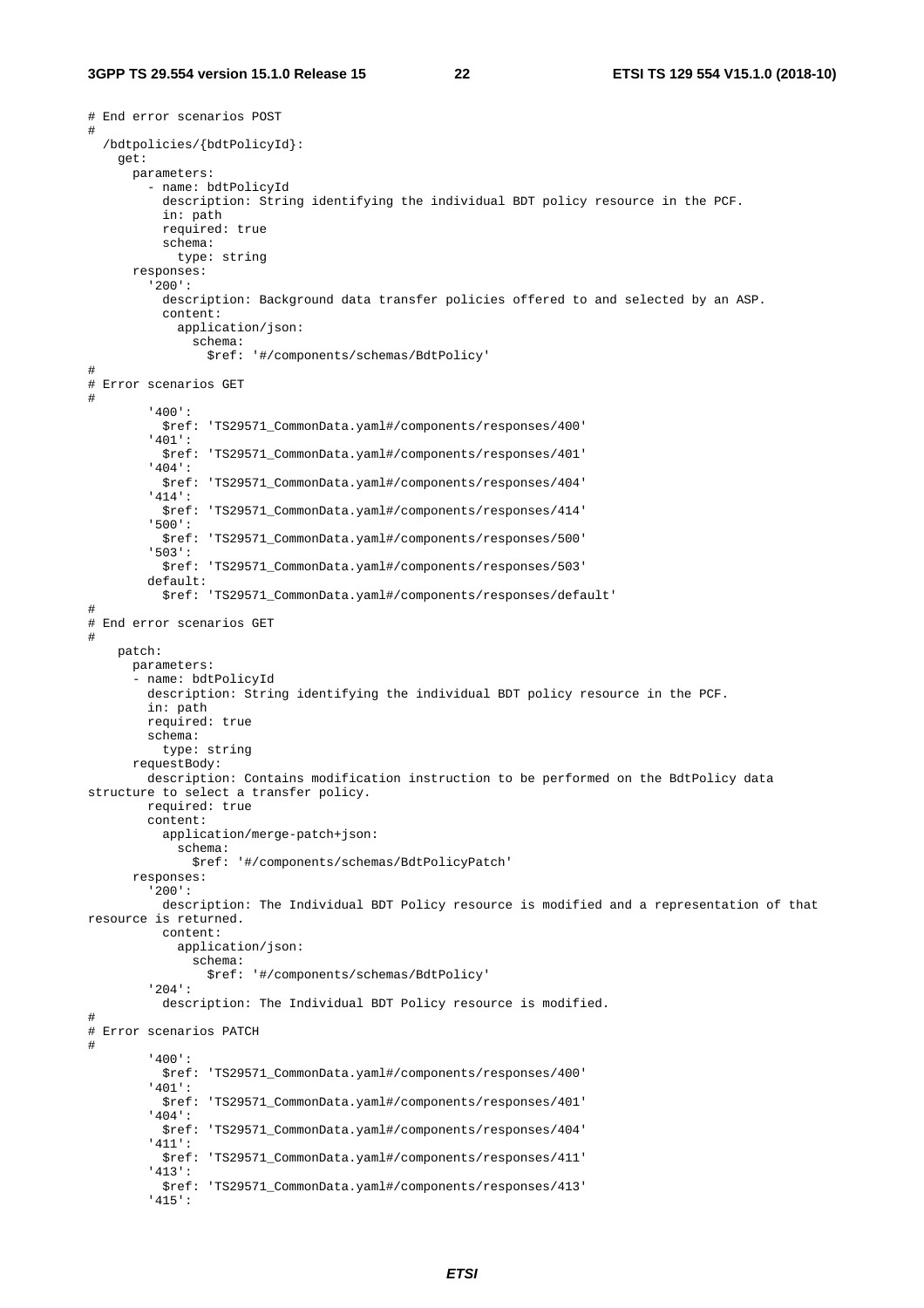\$ref: 'TS29571\_CommonData.yaml#/components/responses/415' '500': \$ref: 'TS29571\_CommonData.yaml#/components/responses/500' '503': \$ref: 'TS29571\_CommonData.yaml#/components/responses/503' default: \$ref: 'TS29571\_CommonData.yaml#/components/responses/default' # # End error scenarios PATCH # # components: schemas: # # Structured data types # BdtPolicy: description: Represents an Individual BDT policy resource. type: object properties: bdtPolData: \$ref: '#/components/schemas/BdtPolicyData' bdtReqData: \$ref: '#/components/schemas/BdtReqData' # BdtReqData: description: Contains service requirements for creation a new Individual BDT policy resource. type: object required: - aspId - desTimeInt - numOfUes - volPerUe properties: aspId: \$ref: '#/components/schemas/AspId' desTimeInt: \$ref: 'TS29122\_CommonData.yaml#/components/schemas/TimeWindow' nwAreaInfo: \$ref: '#/components/schemas/NetworkAreaInfo' numOfUes: description: Indicates a number of UEs. type: integer volPerUe: \$ref: 'TS29122\_CommonData.yaml#/components/schemas/UsageThreshold' suppFeat: \$ref: 'TS29571\_CommonData.yaml#/components/schemas/SupportedFeatures' # BdtPolicyData: description: Describes the authorization data of an Individual BDT policy resource. type: object required: - bdtRefId - transfPolicies properties: bdtRefId: \$ref: 'TS29122\_CommonData.yaml#/components/schemas/BdtReferenceId' transfPolicies: description: Contains transfer policies. type: array items: \$ref: '#/components/schemas/TransferPolicy' minItems: 1 bdtPolicyDataPatch: \$ref: '#/components/schemas/BdtPolicyDataPatch' suppFeat: \$ref: 'TS29571\_CommonData.yaml#/components/schemas/SupportedFeatures' # BdtPolicyPatch: description: A JSON Merge Patch body schema containing modification instruction to be performed on the BdtPolicy data structure to select a transfer policy. Adds selTransPolicyId to BdtPolicyData data structure. type: object required: - bdtPolData properties: bdtPolData: \$ref: '#/components/schemas/BdtPolicyDataPatch'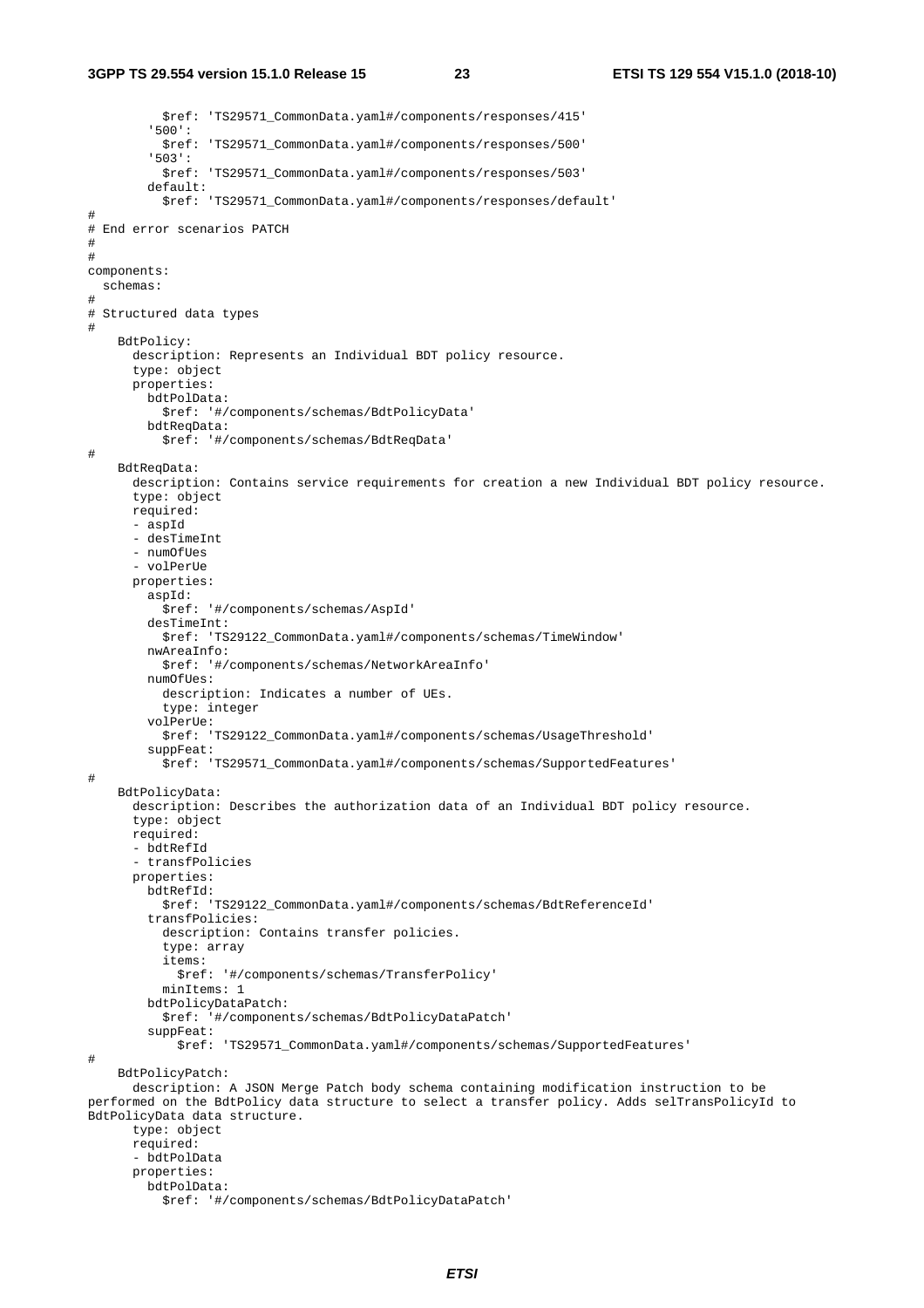# BdtPolicyDataPatch: description: Contains selected transfer policy. type: object required: - selTransPolicyId properties: selTransPolicyId: description: Contains an identity (i.e. transPolicyId value) of the selected transfer policy. type: integer # TransferPolicy: description: Describes a transfer policy. type: object required: - ratingGroup - recTimeInt - transPolicyId properties: maxBitRateDl: \$ref: 'TS29571\_CommonData.yaml#/components/schemas/BitRate' maxBitRateUl: \$ref: 'TS29571\_CommonData.yaml#/components/schemas/BitRate' ratingGroup: description: Indicates a rating group for the recommended time window. type: integer recTimeInt: \$ref: 'TS29122\_CommonData.yaml#/components/schemas/TimeWindow' transPolicyId: description: Contains an identity of a transfer policy. type: integer NetworkAreaInfo: description: Describes a network area information in which the NF service consumer requests the number of UEs. type: object properties: ecgis: description: Contains a list of E-UTRA cell identities. type: array items: \$ref: 'TS29571\_CommonData.yaml#/components/schemas/Ecgi' ncgis: description: Contains a list of NR cell identities. type: array items: \$ref: 'TS29571\_CommonData.yaml#/components/schemas/Ncgi' ngRanNodeIds: description: Contains a list of NG RAN nodes. type: array items: \$ref: '#/components/schemas/NgRanNodeId' tais: description: Contains a list of tracking area identities identities. type: array items: \$ref: 'TS29571\_CommonData.yaml#/components/schemas/Tai'# NgRanNodeId: type: object required: - plmnId - ngRanIdentifier properties: plmnId: \$ref: 'TS29571\_CommonData.yaml#/components/schemas/PlmnId' ngRanIdentifier: \$ref: 'TS29571\_CommonData.yaml#/components/schemas/NgRanIdentifier' # # Simple data types # AspId: description: Contains an identity of an application service provider. type: string # #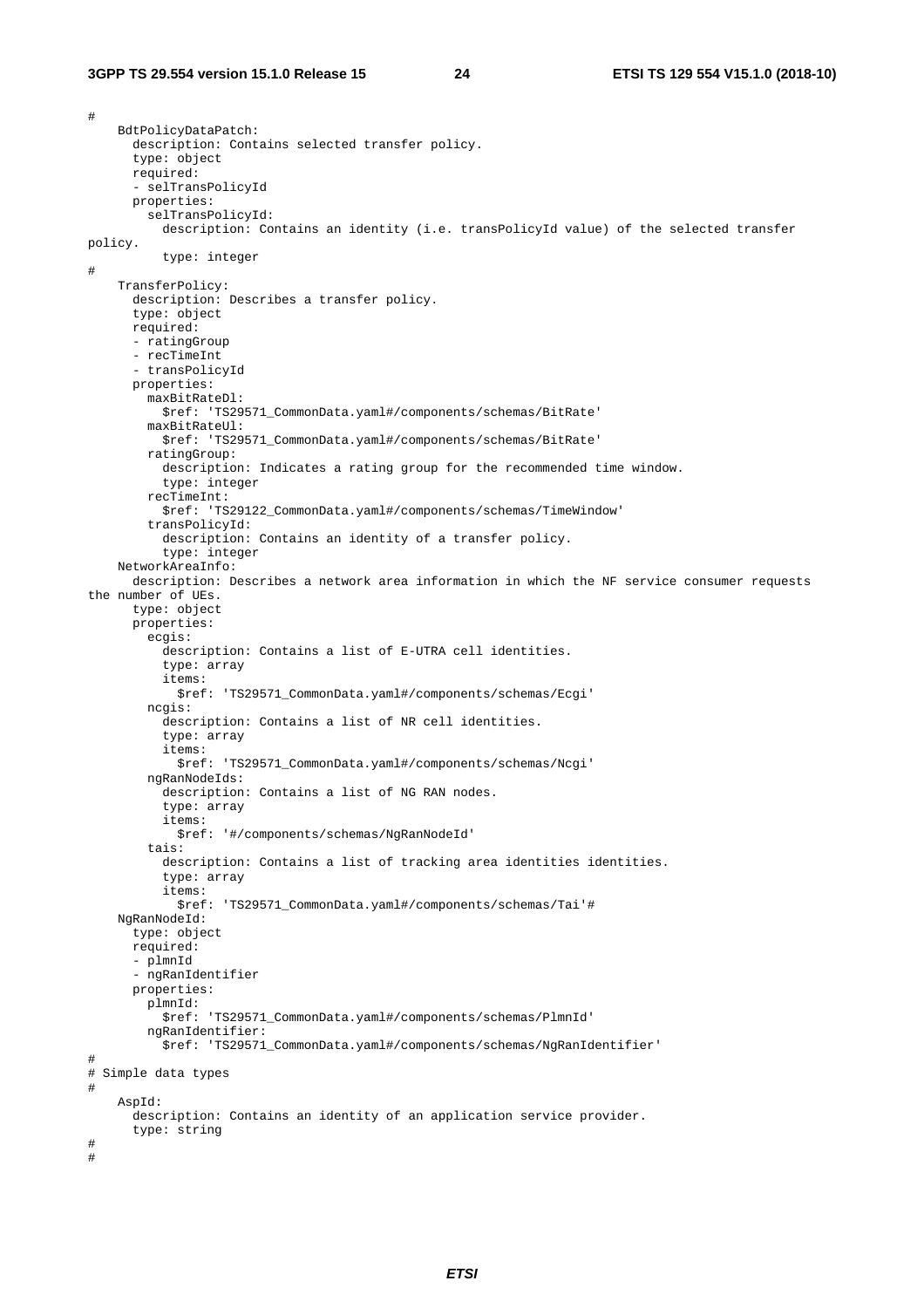## Annex B (informative): Change history

|             | <b>Change history</b> |                        |           |       |     |                                                                                                                                                                                                     |                       |
|-------------|-----------------------|------------------------|-----------|-------|-----|-----------------------------------------------------------------------------------------------------------------------------------------------------------------------------------------------------|-----------------------|
| <b>Date</b> | TSG#                  | <b>TSG Doc.</b>        | <b>CR</b> | Rev I | Cat | <b>Subject/Comment</b>                                                                                                                                                                              | <b>New</b><br>version |
| 2018-01     |                       |                        |           |       |     | TS skeleton                                                                                                                                                                                         | 0.0.0                 |
| 2018-01     | CT3#94                | C <sub>3</sub> -180369 |           |       |     | Inclusion of C3-180188 agreed in CT3#94.                                                                                                                                                            | 0.1.0                 |
| 2018-03     | CT3#95                | C3-181376              |           |       |     | Inclusion of documents agreed in CT3#95:<br>C3-181055, C3-181091, C3-181268, C3-181269,<br>C3-181270.                                                                                               | 0.2.0                 |
| 2018-04     | CT3#96                | C3-182524              |           |       |     | Inclusion of documents agreed in CT3#96:<br>C3-182048, C3-182428, C3-182427, C3-182051,<br>C3-182052, C3-182053, C3-182429, C3-182454,<br>C3-182430, C3-182232.                                     | 0.3.0                 |
| 2018-06     | CT3#97                | C3-183915              |           |       |     | Inclusion of documents agreed in CT3#97:<br>C3-183241, C3-183280, C3-183289, C3-183291,<br>C3-183292, C3-183297, C3-183298, C3-183562,<br>C3-183563, C3-183564, C3-183565, C3-183714,<br>C3-183869. | 0.4.0                 |
| 2018-06     | CT#80                 | CP-181028              |           |       |     | TS sent to plenary for approval                                                                                                                                                                     | 1.0.0                 |
| 2018-06     | CT#80                 | CP-181028              |           |       |     | TS approved by plenary                                                                                                                                                                              | 15.0.0                |
| 2018-09     | CT#81                 | CP-182015              | 0001      | 1     | B   | Format of bdtPolicyId                                                                                                                                                                               | 15.1.0                |
| 2018-09     | CT#81                 | CP-182015              | 0002      | 4     | B   | Network area information                                                                                                                                                                            | 15.1.0                |
| 2018-09     | CT#81                 | CP-182015              | 0003      | 1     | F   | Description of Structured data types                                                                                                                                                                | 15.1.0                |
| 2018-09     | CT#81                 | CP-182015              | 0004      | 1     | F   | Resource structure presentation                                                                                                                                                                     | 15.1.0                |
| 2018-09     | CT#81                 | CP-182015              | 0005      | 1     | F   | Removal of externalDoc field                                                                                                                                                                        | 15.1.0                |
| 2018-09     | CT#81                 | CP-182015              | 0006      |       | F   | Corrections related to Feature negotiation                                                                                                                                                          | 15.1.0                |
| 2018-09     | CT#81                 | CP-182015 0007         |           |       | F   | "404 Not found" response in OpenAPI                                                                                                                                                                 | 15.1.0                |